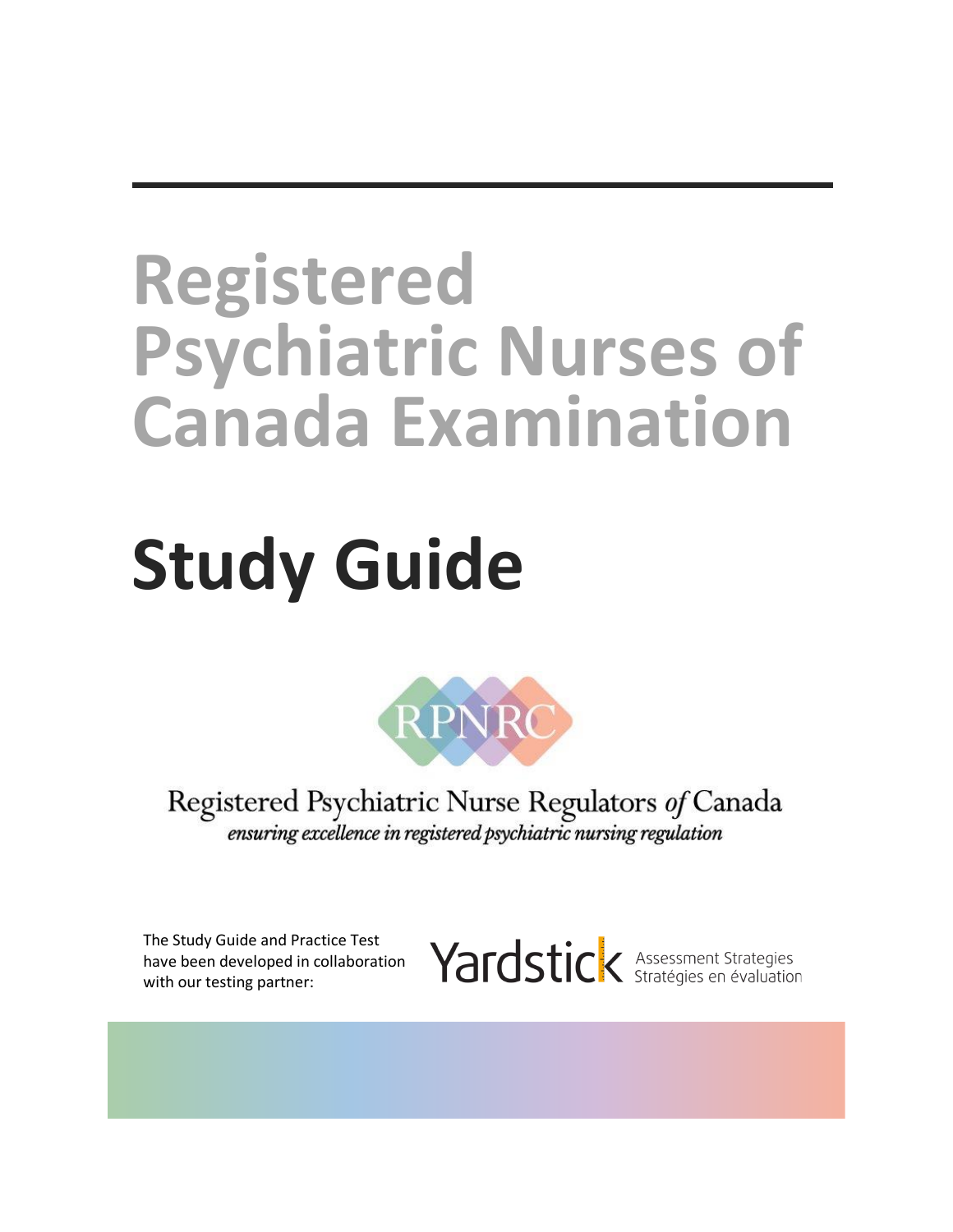The clinical scenarios described in the Study Guide and Practice Test are entirely fictional. No resemblance to real people or actual cases is intended.

Every effort was made to ensure the accuracy of the material presented in this prep tool at the time of publication.

Given that policies, procedures and instructions can change at any time, candidates should always read and follow the directions provided by the regulatory authority and the presiding officer and the instructions contained in the Registered Psychiatric Nurses of Canada Examination.

Candidates use the information, materials and suggestions in this prep tool at their own risk. Neither the Registered Psychiatric Nurse Regulators of Canada (RPNRC) nor Yardstick Assessment Strategies (YAS), assumes any responsibility for candidates' performance on the Registered Psychiatric Nurses of Canada Examination.

© 2018 Registered Psychiatric Nurse Regulators of Canada. All rights reserved. No part of the Study Guide or Practice Test may be loaned, shared, reproduced, stored in a retrieval system or transcribed, in any form or by any means, electronically, mechanically, photocopying, recording or otherwise without permission of the publisher, Registered Psychiatric Nurse Regulators of Canada, Suite 201, 9711 45th Avenue, Edmonton, AB T6E 5V8 Canada.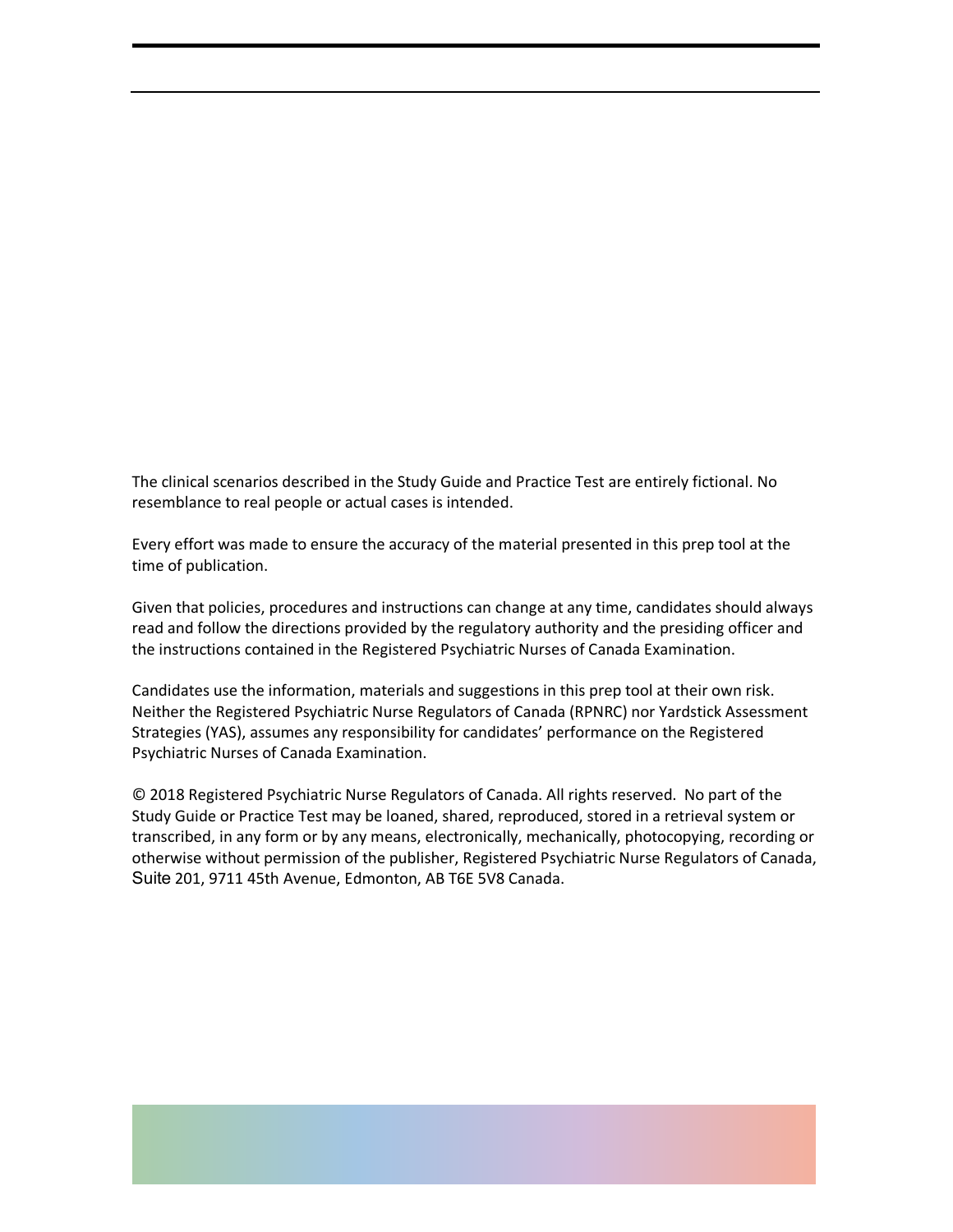# **Table of Contents**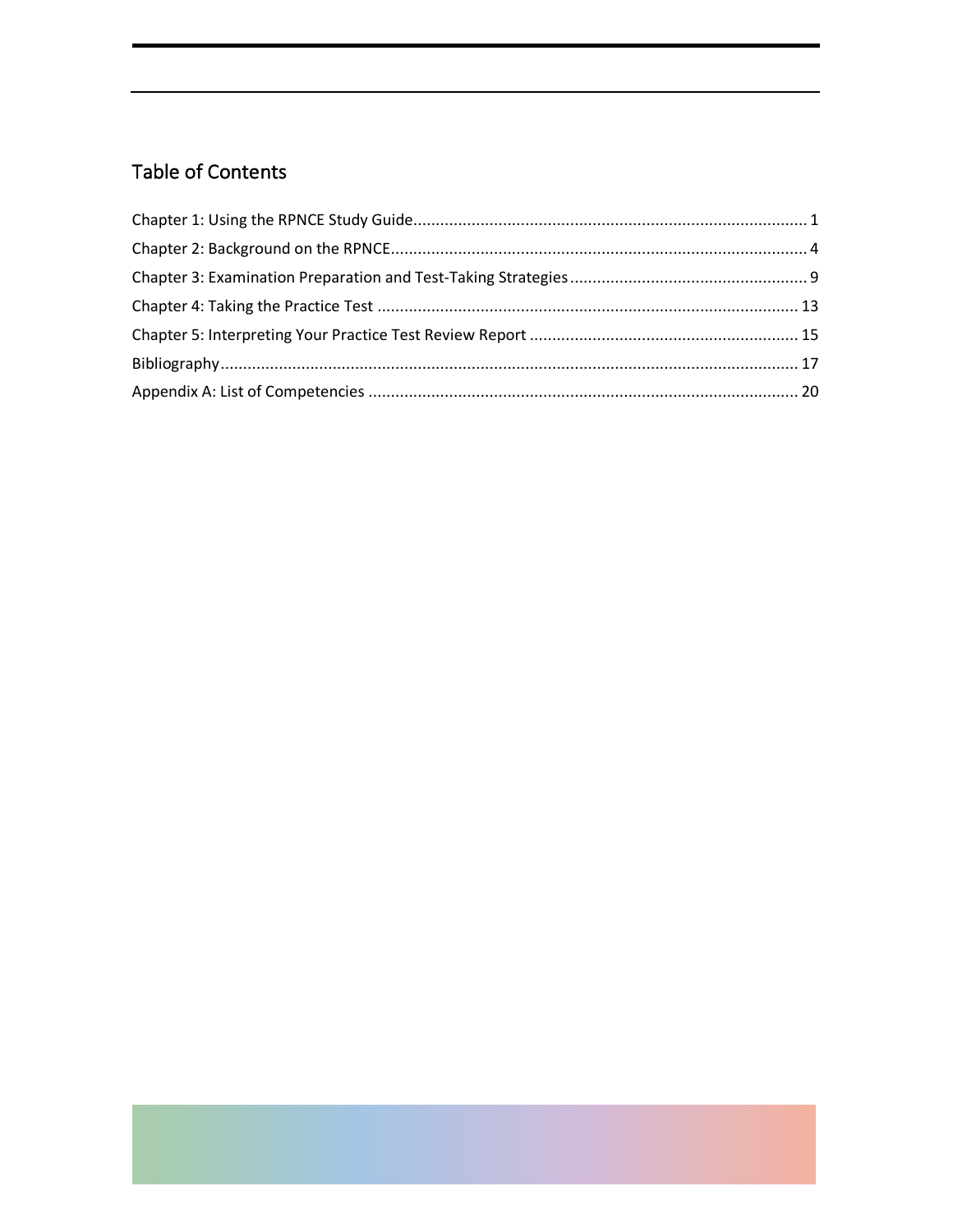# **Chapter 1: Using the RPNCE Study Guide**

The purpose of *Registered Psychiatric Nurses of Canada Study Guide* is to assist candidates who will be writing the Registered Psychiatric Nurses of Canada Examination (RPNCE). This edition of the Study Guide is designed specifically for those candidates who plan to take the RPNCE beginning in the spring of 2018.

The RPNCE is administered as a single test form consisting of 200 multiple-choice questions. Each question is designed to measure a specific competency. Each multiple-choice question is composed of two distinct elements: (1) the stem and (2) the options. The stem is the introductory part of the question that presents the examinee with a question or problem. The options are the alternatives (e.g., words, statements, numbers) from which the examinee is to select the correct or best answer to the question or problem posed in the stem. Each question has four options: the response representing the correct (or best) answer, and three distractors that are plausible but incorrect (or less adequate) options intended to distract the examinee who is uncertain of the correct response. Candidates are given four hours to complete the examination.

# The Practice Test

The Registered Psychiatric Nurses Regulators of Canada (RPNRC) has partnered with its testing vendor, Yardstick Assessment Strategies (YAS) to develop a practice test. Candidates wishing to purchase the optional Practice Test should visit: http://rpncetestprep.com/ To allow the greatest access for candidates, the practice test is available in an online format. Please note, the RPNCE will continue to be written in a paper and pencil format.

In the Practice Test, you will find a total of 100 multiple-choice practice questions. The Study Guide is designed to familiarize you with the format of RPNCE questions, and to provide you with information on the type of content administered on the examination. The questions in the Practice Test are based on the same set of competencies as the questions on the RPNCE. For the list of all the competencies, see Appendix A.

The Practice Test questions have been developed and reviewed by registered psychiatric nurses who represent a variety of nursing programs, clinical backgrounds and regions of the country, and by psychometricians who help ensure that the Practice Test questions are similar to those that appear on the RPNCE. The questions represent common health situations of the population in those contexts or environments where entry-level registered psychiatric nurses would work.

A key feature of the Practice Test is that, for each practice question, rationales are provided for correct and incorrect answers. Each question in the Practice Test is also supported by one or two references. Most of these references have been published within the past five years. The purpose of the references is to indicate that the correct answer within each question has authoritative support from experts in the field and to provide you with a source for further reading and review.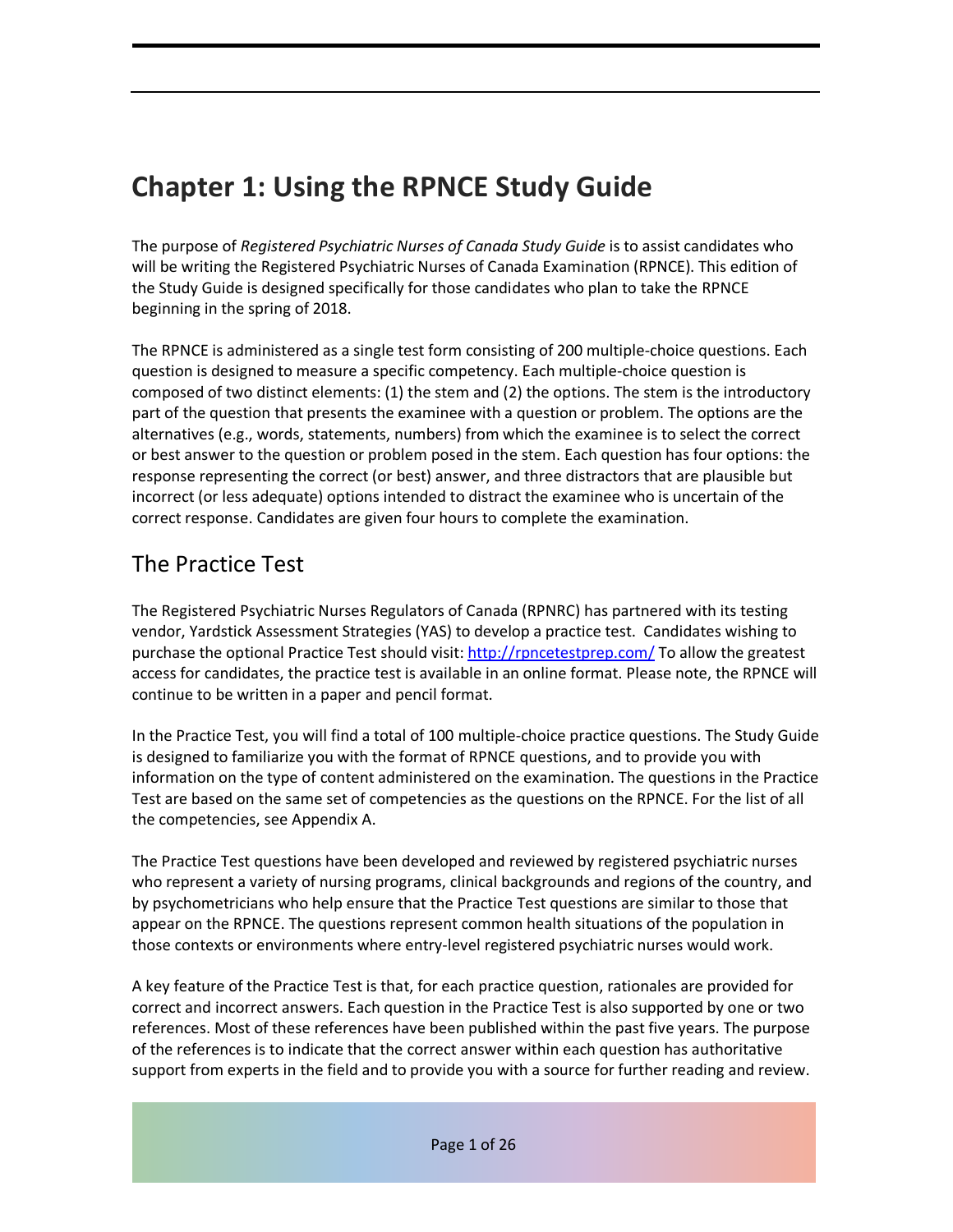*It is important to note that, although your score on the Practice Test can give you some indication of how prepared you are for the RPNCE, this is only one tool for promoting your success. The Study Guide and Practice Test should be used to supplement and reinforce the knowledge and skills taught in your educational program.* 

Success on the RPNCE depends on two main factors: (1) your knowledge of registered psychiatric nurse principles and content, and (2) your ability to apply this knowledge in the context of specific health-care scenarios. This tool can help you in both areas. Completing the Study Guide practice questions will help you review and integrate the concepts you have learned in your registered psychiatric nurse program; it will also help you assess your skill in applying the concepts. You can use the test instructions, test-taking strategies and question rationales to enhance your readiness to take the RPNCE.

# Chapter Summary

The Study Guide consists of several chapters designed to help you with different aspects of your preparation. In this first chapter, you will learn the best way to use the Study Guide, given your individual needs and the amount of time you have to prepare for the RPNCE. Chapter 2 provides you with background information on the development, organization and format of the RPNCE.

Chapter 3 contains a variety of general preparation and test-taking strategies, as well as specific strategies for answering multiple-choice questions. Chapters 4 & 5 are related to the Practice Test. Chapter 4 provides information on how to take the Practice Test. After checking your score on the Practice Test, you may wish to do a self-evaluation of your strengths and weaknesses. Chapter 5 shows you how to use the feedback provided in the Practice Test.

The bibliography lists all of the references cited in the Practice Test questions, along with other references commonly used for registered psychiatric nurse practice. Appendix A presents the examination competencies that make up the content domain for the RPNCE.

# Methods of Using the Study Guide and Practice Test

The Study Guide can be used in different ways, depending on your particular needs and the amount of time you have before you write the RPNCE. The two suggested methods can be used successively as part of a comprehensive study plan. Each method should be preceded by a review of chapters 1, 2 and 3 before advancing to the Practice Test. The two methods differ in approach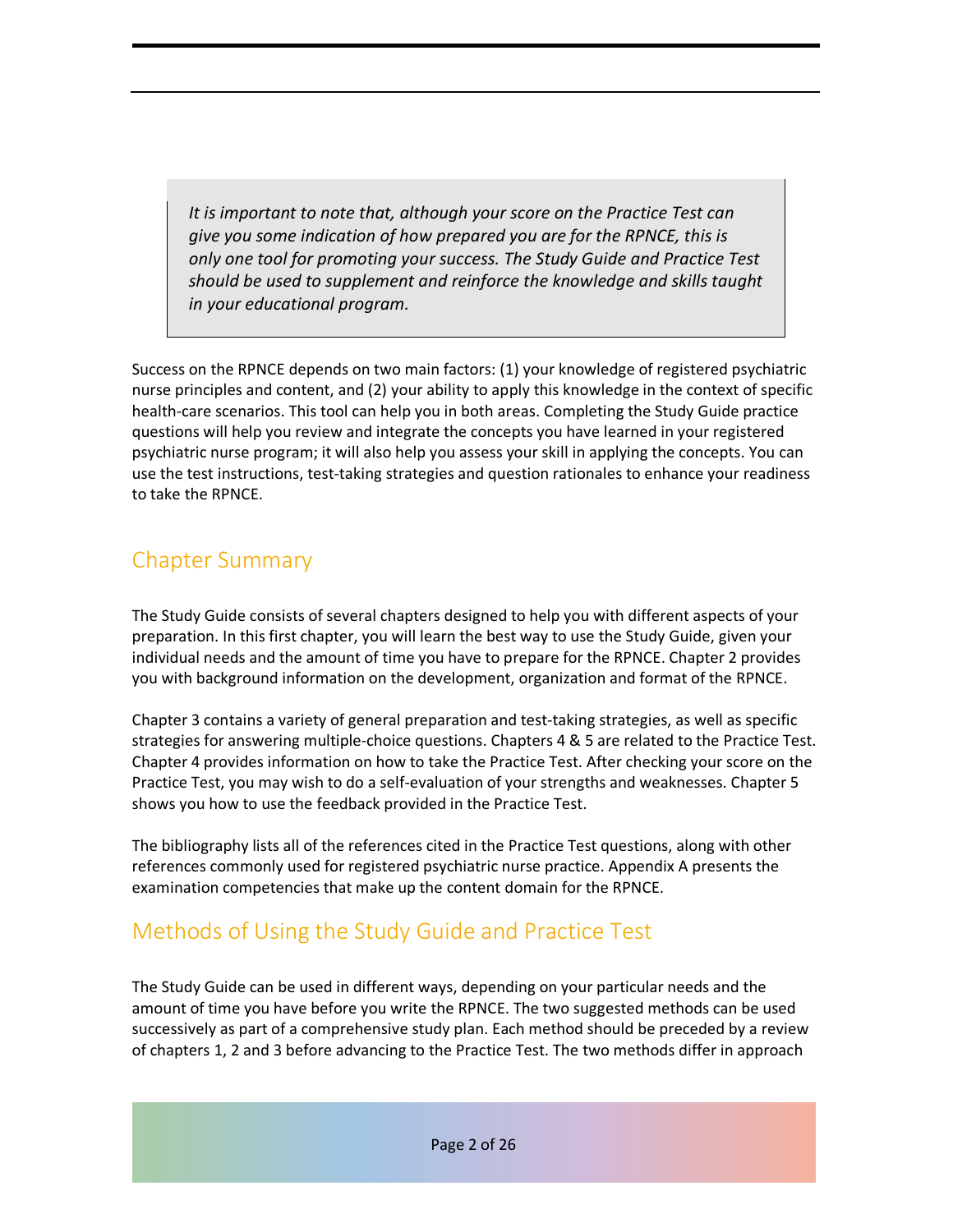based on the amount of time you have available before you take the RPNCE. They cover periods of several months and two weeks before the actual examination.

## **Method A: Several Months Before Writing the Examination**

If you have several months before the examination, the Study Guide and Practice Test is best used as a learning tool. Take the time to familiarize yourself with the Study Guide and with the format and layout of the examination. When using this approach, work question by question. Method A gives you hands-on experience with examination questions and helps you identify any difficulties you may have with the examination format (e.g., not picking up on key words in the question, making unwarranted assumptions and reading too much into questions). Later in this document, you will find the Checklist of Common Test-Taking Errors, which will help you determine if you have difficulties that you can correct before writing the RPNCE.

Once you have completed the Practice Test, analyze the information in your Examination Review report. The results of this self-evaluation should be used to identify gaps or deficiencies in your knowledge and skills. If you know that you need improvement competency categories, for example, make your remaining study time more productive by concentrating on those specific areas. You can view the competencies related to these categories in Appendix A. Consulting the reference books linked to specific registered psychiatric nurse topics will also make studying for the RPNCE easier. You will find these references cited in the rationales for each question and listed in full in the bibliography.

# **Method B: Two Weeks Before Writing the Examination**

This method is based upon simulating the writing conditions of the RPNCE as closely as possible. In this case, follow the instructions precisely, time yourself as if you were actually taking the RPNCE. For both the RPNCE and the Practice Test, you should plan your time carefully, considering the number of questions and the time you have to answer them. The Practice Test has 100 questions to be answered in approximately 2 hours. You may wish to further simulate true examination conditions by arranging to take the practice questions with other students who are preparing for the RPNCE.

Once you have completed all the questions, you can still benefit from analyzing the information in the Examination Review report as suggested in method A, which will help you concentrate on specific areas where you may need improvement. If you do not have time to obtain the references that correspond to areas where you need improvement, you may prefer to concentrate on the rationales provided for each option of the Practice Test's questions. Read the rationales for the correct answer and the incorrect options to gain insight into what made you answer correctly or incorrectly.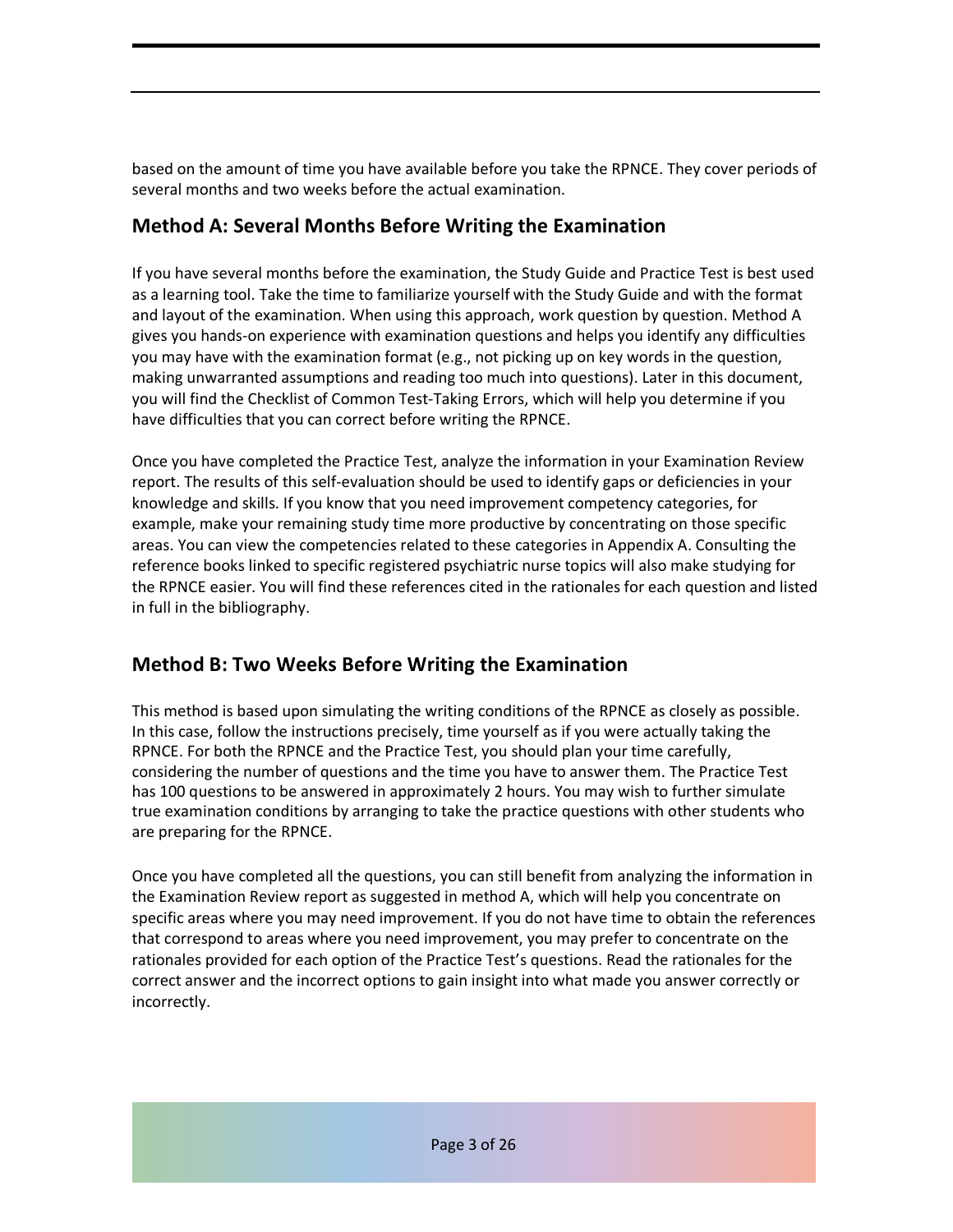# **Chapter 2: Background on the RPNCE**

Yardstick Assessment Strategies (YAS), has been developing the Canadian Registered Psychiatric Nurse Examination (RPNCE) since 2011.

Each Canadian provincial and territorial nursing regulatory authority that regulates this profession is responsible for ensuring that all entry-level registered psychiatric nurses within its jurisdiction meet an acceptable level of competence before they are licensed to practise as registered psychiatric nurses. This level of competence is measured partly by the RPNCE. This process ensures that all registered psychiatric nurses practising in those jurisdictions meet a common standard.

The process used to develop the RPNCE is a criterion-referenced (C-R) approach. With the C-R approach, the RPNCE was developed to measure an explicitly defined content domain, which consists of the competencies expected of registered psychiatric nurses beginning to practise. The competencies, and the guidelines and specifications that outline the way they are measured on the RPNCE, are presented in the RPNCE publication *Registered Psychiatric Nurse Entry-Level Competencies* (2014).

The RPNCE is the result of many test development activities. Registered psychiatric nurses with experience as educators, clinicians and administrators from across Canada created and evaluated examination questions with assistance from YAS psychometricians.

# RPNCE DEVELOPMENT GUIDELINES

This section contains the technical specifications used to guide the development of the RPNCE. It describes the guidelines followed in addressing the structural and contextual variables of the examination as presented in the Summary Chart: RPNCE Development Guidelines. This information is also available in the *Registered Psychiatric Nurse Entry-Level Competencies* (2014).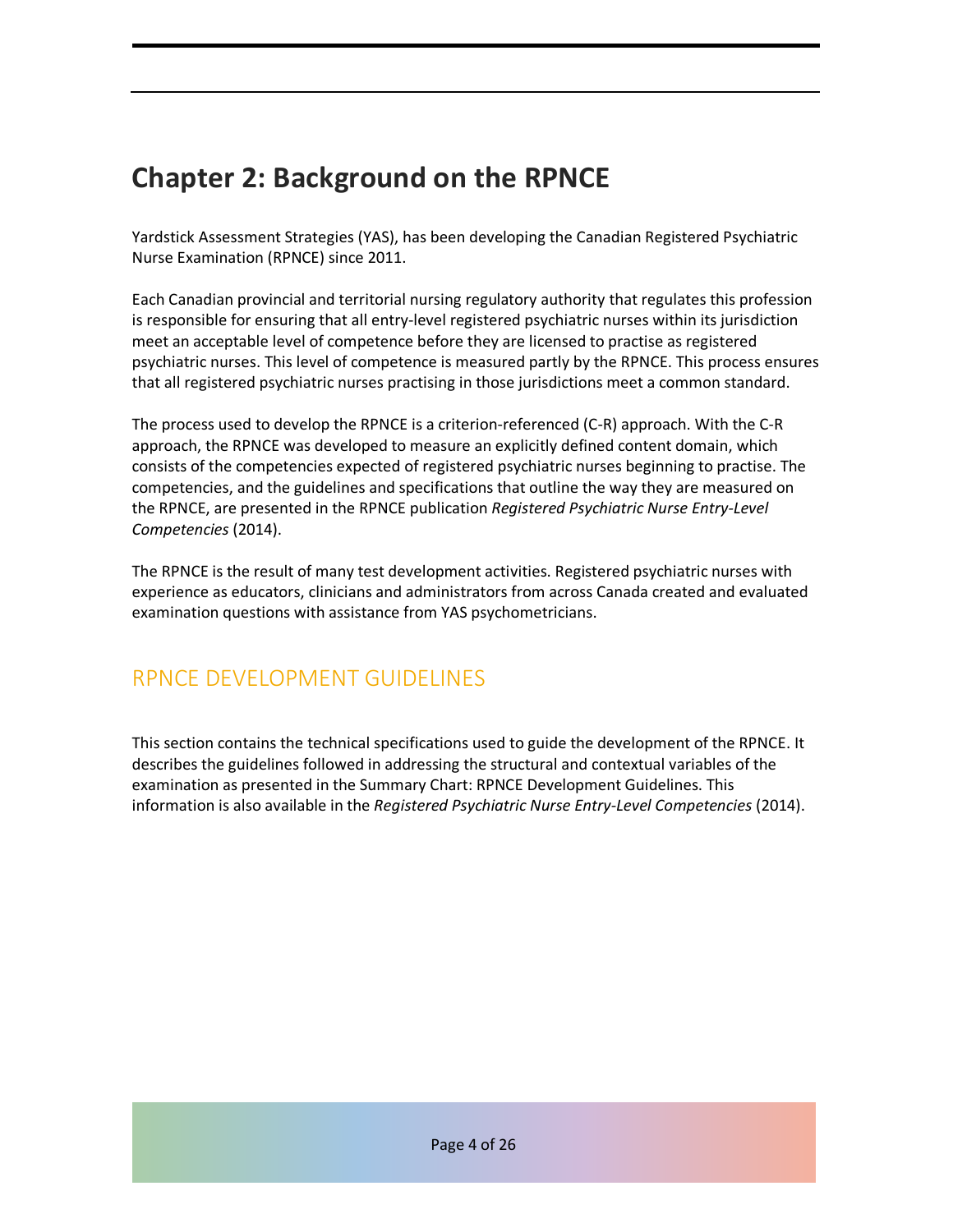## **Summary Chart: RPNCE Development Guidelines**

| <b>SUMMARY CHART GUIDELINES</b>                            |                                                                                                                                                                                                                                                                   |                                                                |  |  |
|------------------------------------------------------------|-------------------------------------------------------------------------------------------------------------------------------------------------------------------------------------------------------------------------------------------------------------------|----------------------------------------------------------------|--|--|
| <b>Registered Psychiatric Nurses of Canada Examination</b> |                                                                                                                                                                                                                                                                   |                                                                |  |  |
| <b>COMPETENCIES</b>                                        |                                                                                                                                                                                                                                                                   |                                                                |  |  |
| Competency framework<br>categories and weightings          | Therapeutic Relationships/Therapeutic Use of Self<br>Body of Knowledge and Application<br><b>Collaborative Practice</b><br>Advocacy<br>Quality Care and Client Safety<br><b>Health Promotion</b><br>Ethical, Professional and Legal Responsibilities              | 15-25%<br>30-40%<br>5-10%<br>5-10%<br>10-15%<br>5-10%<br>8-12% |  |  |
| <b>STRUCTURAL VARIABLES</b>                                |                                                                                                                                                                                                                                                                   |                                                                |  |  |
| Examination length and<br>format                           | Total:<br>200 multiple-choice questions                                                                                                                                                                                                                           |                                                                |  |  |
| Item presentation                                          | Case-based items:<br>Independent items:                                                                                                                                                                                                                           | 60-80%<br>20-40%                                               |  |  |
| Cognitive level                                            | Knowledge/Comprehension:<br>Application:<br>Critical Thinking:                                                                                                                                                                                                    | Maximum of 15%<br>Minimum of 50%<br>Minimum of 35%             |  |  |
| <b>CONTEXTUAL VARIABLES</b>                                |                                                                                                                                                                                                                                                                   |                                                                |  |  |
| Patient age                                                | Examination questions will reflect health situations across the<br>lifespan and includes all genders.                                                                                                                                                             |                                                                |  |  |
| Culture                                                    | Questions measure awareness, sensitivity and respect for different<br>cultural values, beliefs and practices, without introducing<br>stereotypes.                                                                                                                 |                                                                |  |  |
| Diversity                                                  | In the development of the RPNCE, the client is viewed holistically.<br>Registered Psychiatric Nurses practise in a variety of settings, in<br>situations of health and illness, and with diverse populations of<br>individuals, families, groups and communities. |                                                                |  |  |
| Work environment                                           | For the purposes of this exam, the health-care environment is<br>specified only when it is required for clarity or in order to provide<br>guidance to the examinee.                                                                                               |                                                                |  |  |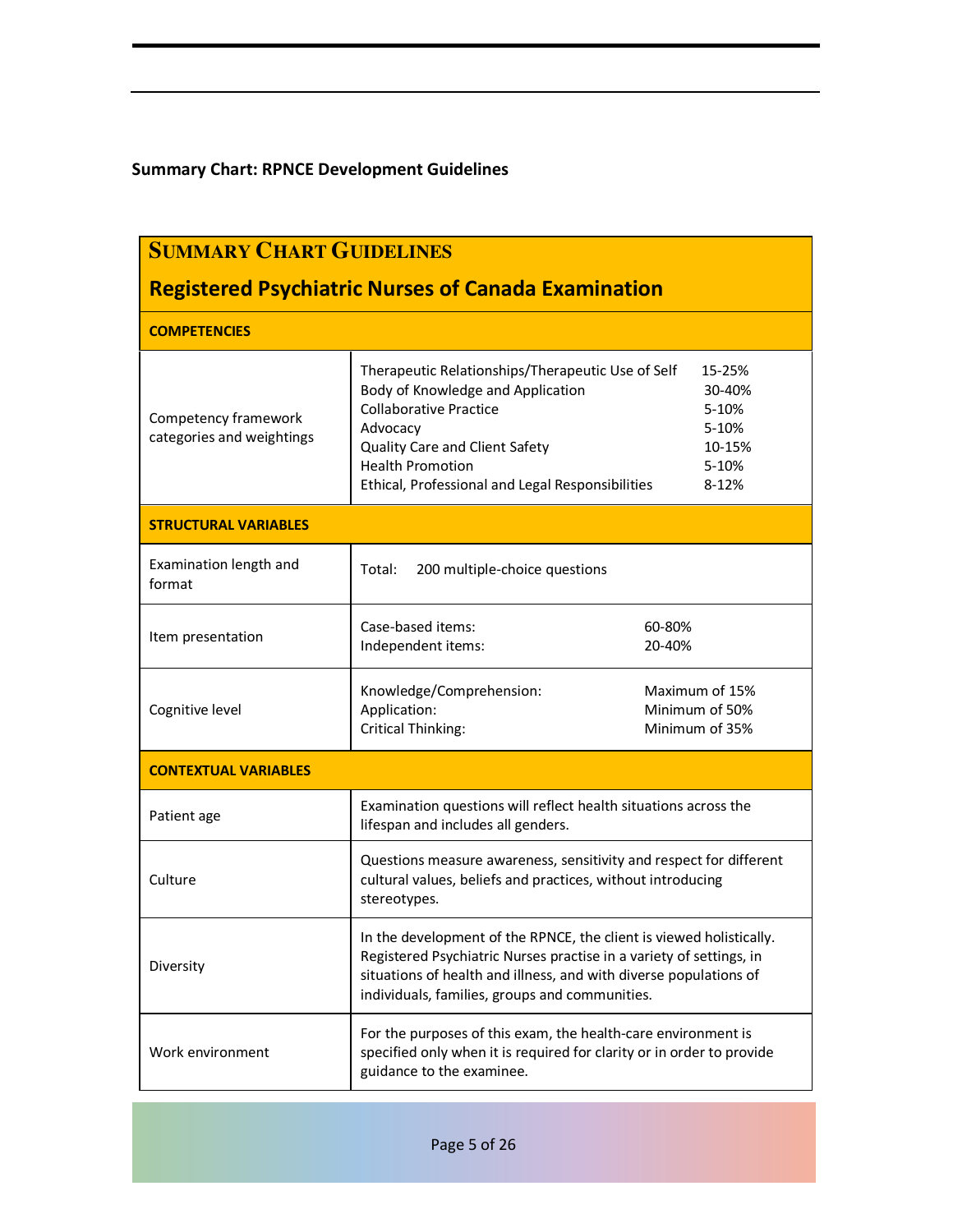# **Structural Variables**

The structural variables include characteristics of the examination that determine its general design and appearance: length of the examination, question presentation and format, levels of cognitive ability upon which the examination questions focus and weighting of the competency categories.

#### **1. EXAMINATION LENGTH**

The RPNCE will consist of approximately 200 multiple-choice questions. An examination of 200 multiple-choice questions is sufficient to make both reliable and valid decisions about a registered psychiatric nurse's readiness to practise safely, competently, and ethically.

#### **2. QUESTION FORMAT AND PRESENTATION**

The examination's multiple-choice questions will be presented either as case-based questions or independent questions. Case-based questions will include a set of approximately three to five questions associated with a brief health-care scenario. Independent questions will contain enough information necessary to answer the question.

| <b>Presentation</b>          | Percentage of Questions on the RPNCE |  |  |
|------------------------------|--------------------------------------|--|--|
| <b>Case-based questions</b>  | 60-80%                               |  |  |
| <b>Independent questions</b> | 20-40%                               |  |  |

#### *Percentage of questions by presentation*

#### **3. PERCENTAGE OF QUESTIONS BY LEVELS OF COGNITIVE ABILITY**

To ensure that the competencies are measured at different levels of cognitive ability, each question on the RPNCE is classified into one of three levels: knowledge/comprehension, application or critical thinking.<sup>1</sup>

#### *Percentage of questions by levels of cognitive ability*

 $\overline{a}$ 

| <b>Level of Cognitive Ability</b> | <b>Percentage of Questions on the RPNCE</b> |
|-----------------------------------|---------------------------------------------|
| Knowledge/Comprehension           | Maximum of 15%                              |
| <b>Application</b>                | Minimum of 50%                              |
| <b>Critical Thinking</b>          | Minimum of 35%                              |

**<sup>1</sup>** Classification system modified from Bloom, B. S. (Ed.). 1956. Taxonomy of educational objectives: The classification of educational goals; Handbook I, cognitive domain. New York: David McKay.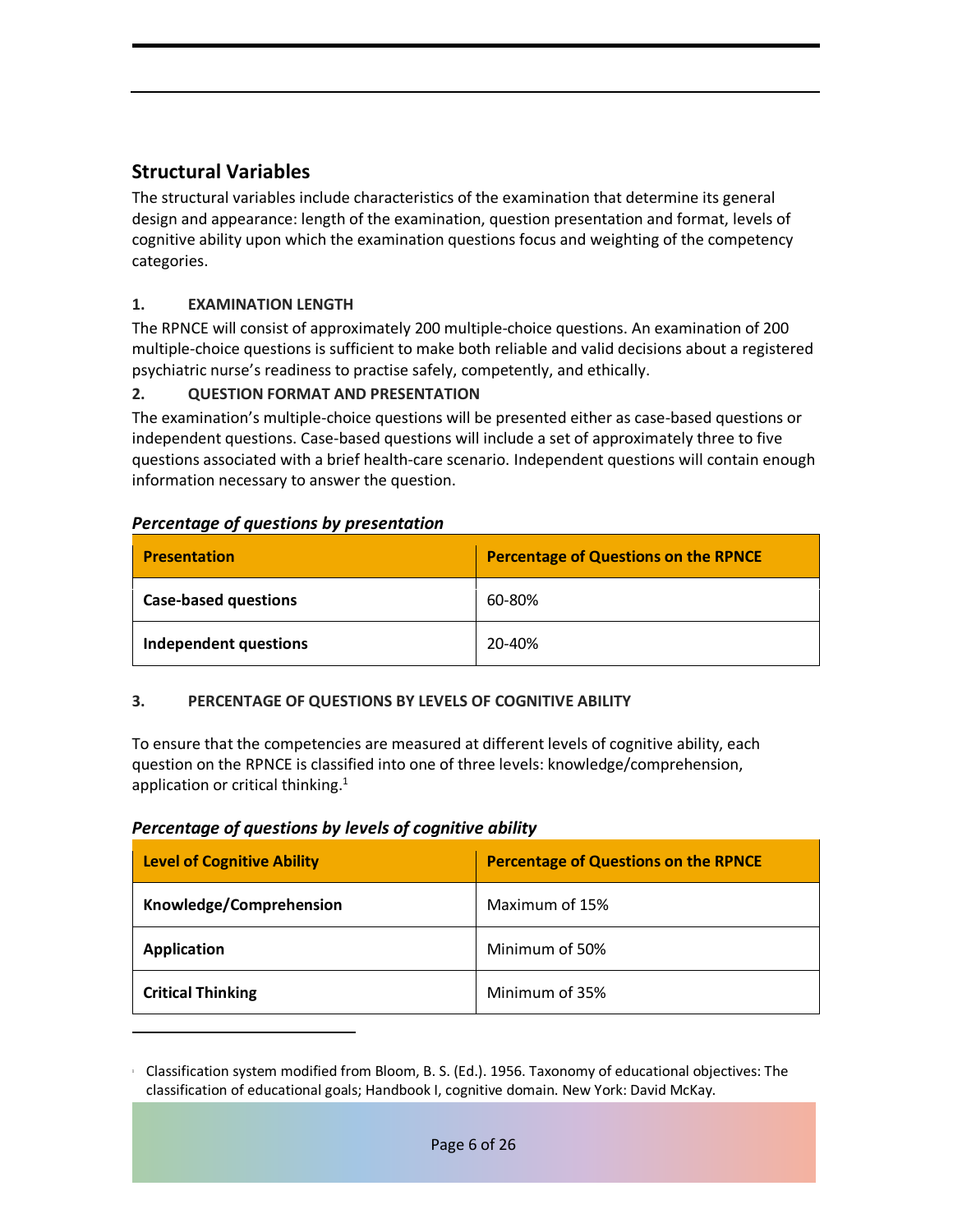#### Knowledge/Comprehension

The knowledge/comprehension level combines the ability to recall previously learned material with the ability to understand its meaning. It includes such cognitive abilities as knowing and understanding definitions, facts and principles, and interpreting data (e.g., knowing the effects of medications to prevent adverse drug interactions when prescribing).

#### Application

The application level refers to the ability to apply knowledge and learning to new or practical situations. It reflects the entry-level registered psychiatric nurse's ability to apply rules, methods, principles and theories in different practice situations (e.g., applying principles of drug administration and concepts of comfort and safety).

#### Critical Thinking

The critical thinking level deals with higher-level thinking processes. It includes the ability of entrylevel registered psychiatric nurses to judge the relevance of data, to deal with abstractions, and to use clinical reasoning and inquiry along with an evidence-informed approach to solve problems (e.g., identifying priorities of care, evaluating the effectiveness of registered psychiatric nurse actions). The entry-level registered psychiatric nurse should be able to identify cause-and-effect relationships, distinguish between relevant and irrelevant data, formulate valid conclusions and make judgments concerning the needs of clients.

#### **4. COMPETENCIES BY CATEGORY**

The following table presents the number of examination competencies and the percentages of questions in each of the categories of competencies. These competencies are based on the Registered Psychiatric Nurses of Canada's Registered Psychiatric Nurse Entry-Level Competencies.

| <b>COMPETENCIES</b>                               |                                                                                                                                                                                                                                                      |                                                                  |
|---------------------------------------------------|------------------------------------------------------------------------------------------------------------------------------------------------------------------------------------------------------------------------------------------------------|------------------------------------------------------------------|
| Competency framework<br>categories and weightings | Therapeutic Relationships/Therapeutic Use of Self<br>Body of Knowledge and Application<br>Collaborative Practice<br>Advocacy<br><b>Quality Care and Client Safety</b><br><b>Health Promotion</b><br>Ethical, Professional and Legal Responsibilities | 15-25%<br>30-40%<br>5-10%<br>5-10%<br>10-15%<br>5-10%<br>$8-12%$ |

#### **Weighting of competencies by category**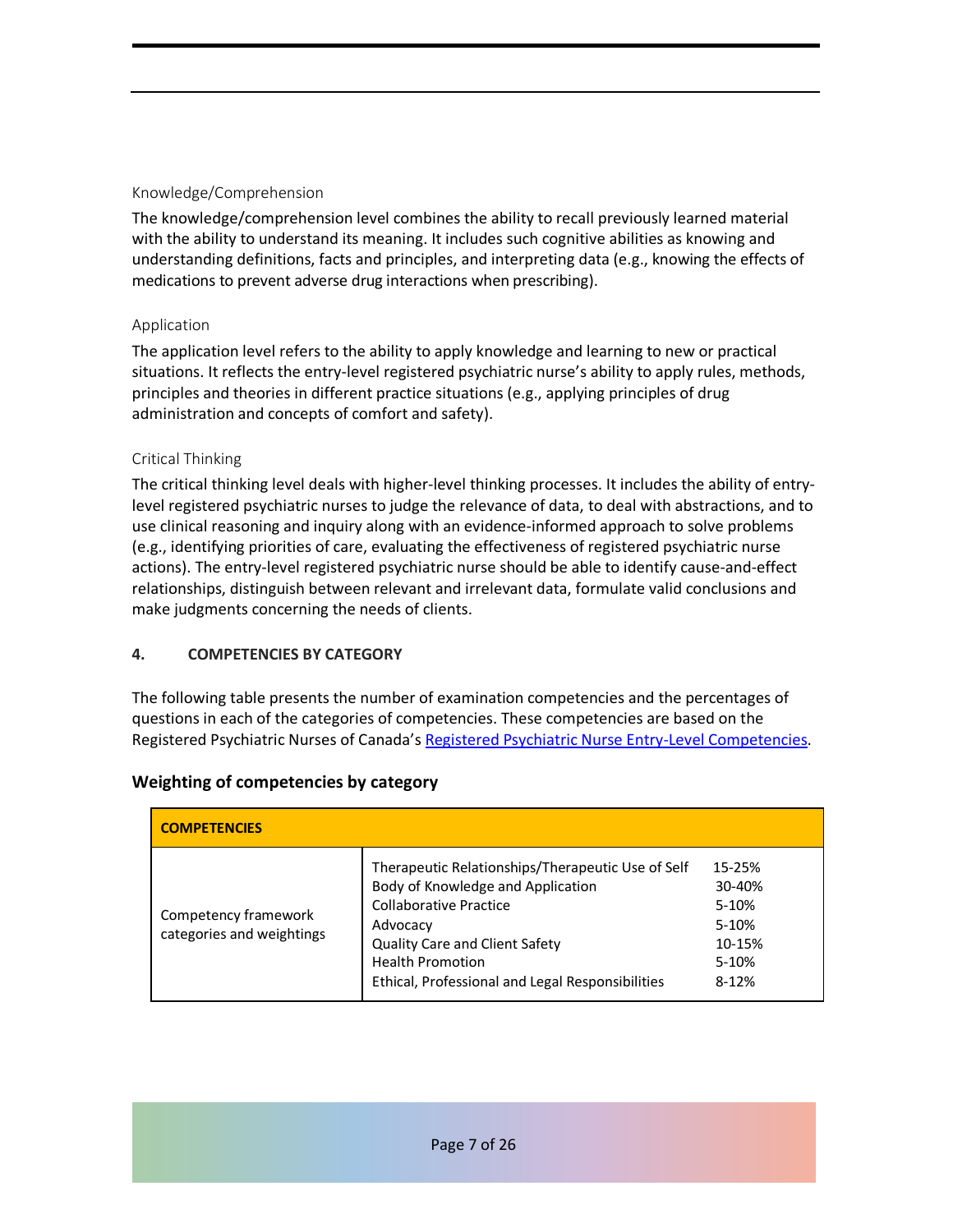# **Contextual Variables**

Contextual variables qualify the content domain by specifying the registered psychiatric nurse contexts in which the examination questions will be set.

#### **1. PATIENT AGE**

Examination questions will reflect health situations across the lifespan and includes all genders.

#### **2. CULTURE**

Questions measure awareness, sensitivity and respect for different cultural values, beliefs and practices, without introducing stereotypes.

#### **3. DIVERSITY**

In the development of the RPNCE, the client is viewed holistically. Registered Psychiatric Nurses practise in a variety of settings, in situations of health and illness, and with diverse populations of individuals, families, groups and communities.

#### **4. WORK ENVIRONMENT**

For the purposes of this exam, the health-care environment is specified only when it is required for clarity or in order to provide guidance to the examinee.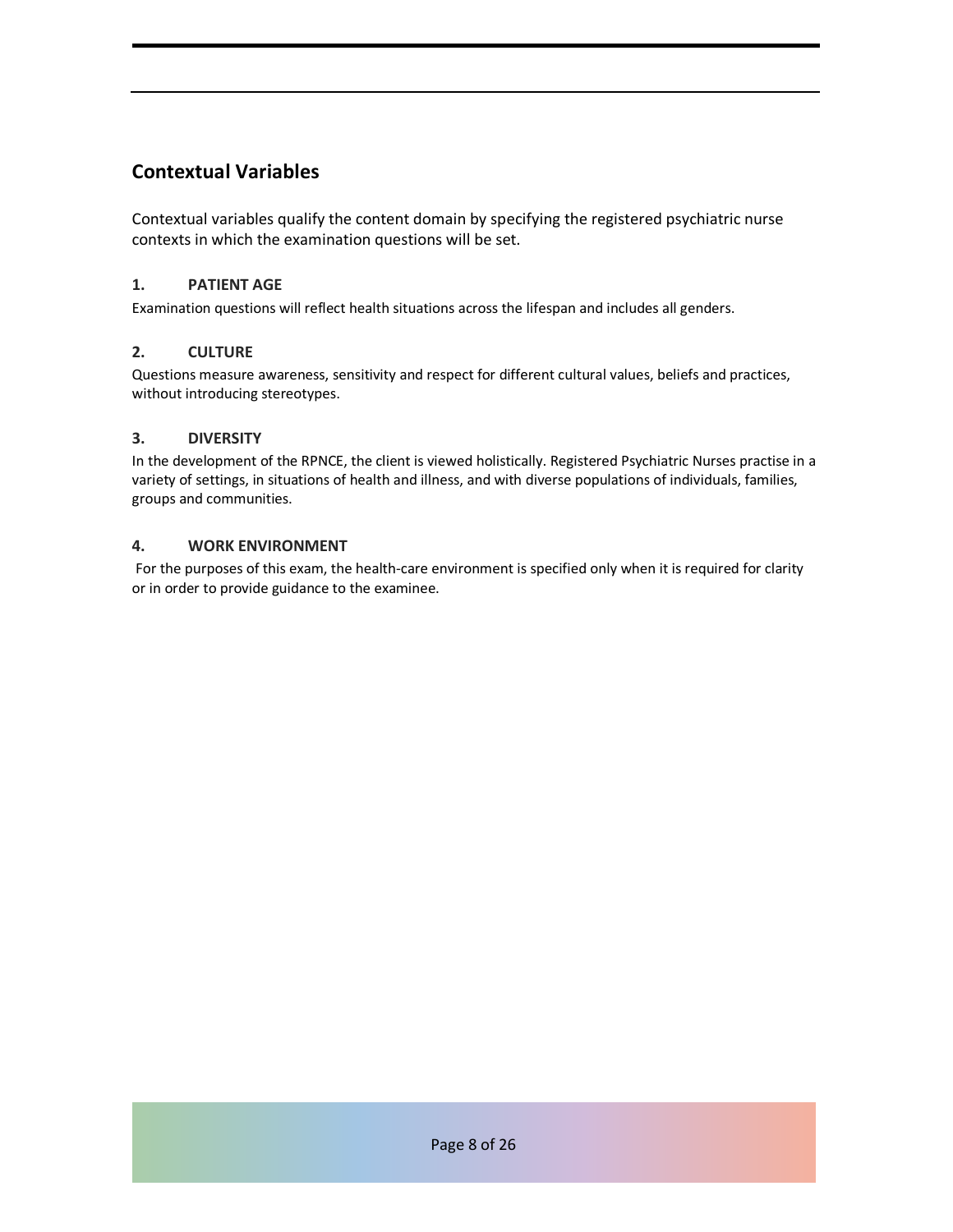# **Chapter 3: Examination Preparation and Test-Taking Strategies**

This chapter will help you prepare to take the RPNCE by reviewing what you need to do before and during the examination, what to bring to the examination centre and how you can best perform on multiple-choice questions.

# **Study Effectively**

Select a place for studying that is quiet, comfortable and free from distractions. Develop a study plan schedule, dividing your time between specific topics or sections. Keep in mind that five 2-hour sessions are likely to be more beneficial than two 5-hour periods. Monitor your progress and revise your schedule as necessary. If you decide to take the Practice test give yourself enough time before taking the RPNCE to benefit from the detailed, targeted feedback this exercise will provide you.

## **Take the Practice Test**

After you have completed your initial program of study, taking the RPNCE is mandatory for registration as a Registered Psychiatric Nurse (RPN) in Canada. Taking the online Practice Test under conditions that are as close as possible to those of the actual RPNCE is an excellent way to assess your readiness to take the examination and to ensure that there will be no surprises. Give yourself the right amount of time to complete the Practice Test. Make sure that you complete all 100 multiple-choice questions in the Practice Test so that the information in your Examination Review report provides accurate feedback.

## **Use the Information from Your Examination Review Report**

When you complete the Practice Test, an analysis of your performance in the form of the Examination Review report will be generated. Your scored responses, combined with the rationales provided for all the answers will enable you to clearly identify your strengths and weaknesses. Use this information to focus further studying in the identified areas of weakness.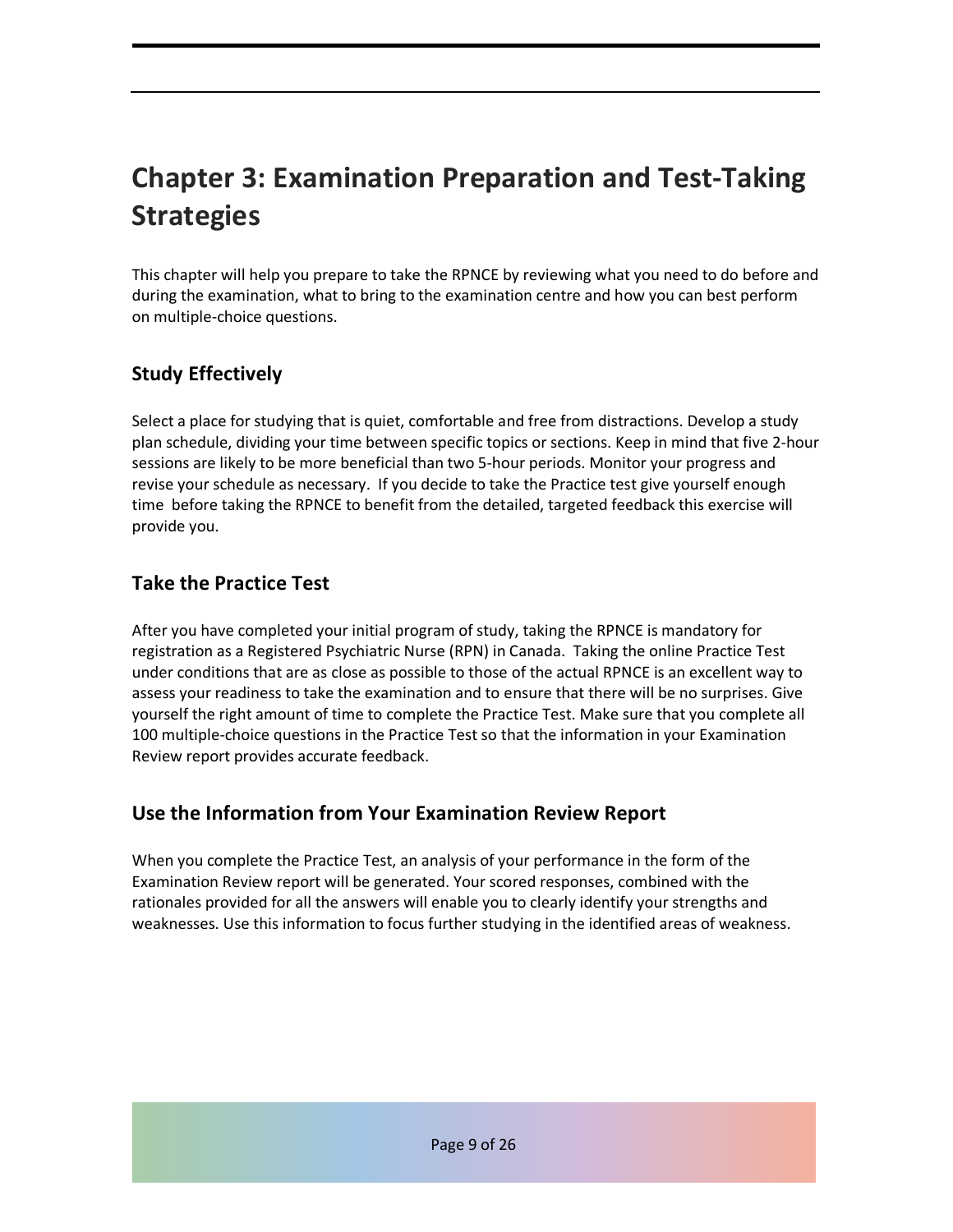# Strategies for Multiple-Choice Questions

## **Familiarize Yourself with Multiple-Choice Questions**

A thorough understanding of multiple-choice questions will allow you to most effectively apply your knowledge and skills in the testing environment.

A multiple-choice question is constructed so that only someone who has mastered the subject matter will select the correct answer; to that person, only one option will appear to be the correct answer. To someone who lacks a firm grasp of the subject matter, all options may look plausible.

## **Use a Specific Approach**

It is often helpful to use the following approach to answer the multiple-choice questions that appear on the RPNCE.

- 1. Carefully read the information provided in the case text (for cases) and in the stem of the question. Before looking at the options, concentrate on what is being asked in the question and relate this to the data provided. Do not make any assumptions unless they are directly implied. Try to understand the client's health situation and the care the client is likely to require.
- 2. Pick out important words that relate to the question. For example, in some questions you may be asked for the most appropriate *initial* response by the registered psychiatric nurse; other questions may deal with the registered psychiatric nurse's most *ethical* response or the registered psychiatric nurse's most *therapeutic* response. Reviewing the questions in the Practice Test can help you to recognize key words that will appear on the RPNCE.
- 3. Based on your knowledge and skills, use the information provided and try to anticipate the correct answer.
- 4. Study the alternatives provided and select the one that comes closest to the answer you predicted. You may wish to reread the stem before finalizing your selection.
- 5. Consider each question separately. Try not to rush, but do not spend more than 1 to  $1\frac{1}{2}$ minutes on any question. If you do not know the answer to a question, skip it and return to it later. If you still do not know the correct answer, you can make a guess. There is no penalty for guessing.
- 6. When you decide on a correct answer, select your choice before moving to the next question. Be cautious about changing your answer. Very often your first choice is correct. Making a new selection is only advantageous if you are confident that the new choice is correct.
- 7. Leave time to go back through your answers to make sure that you have answered all questions. As indicated earlier, since there is no penalty for guessing, it is advantageous to answer all questions.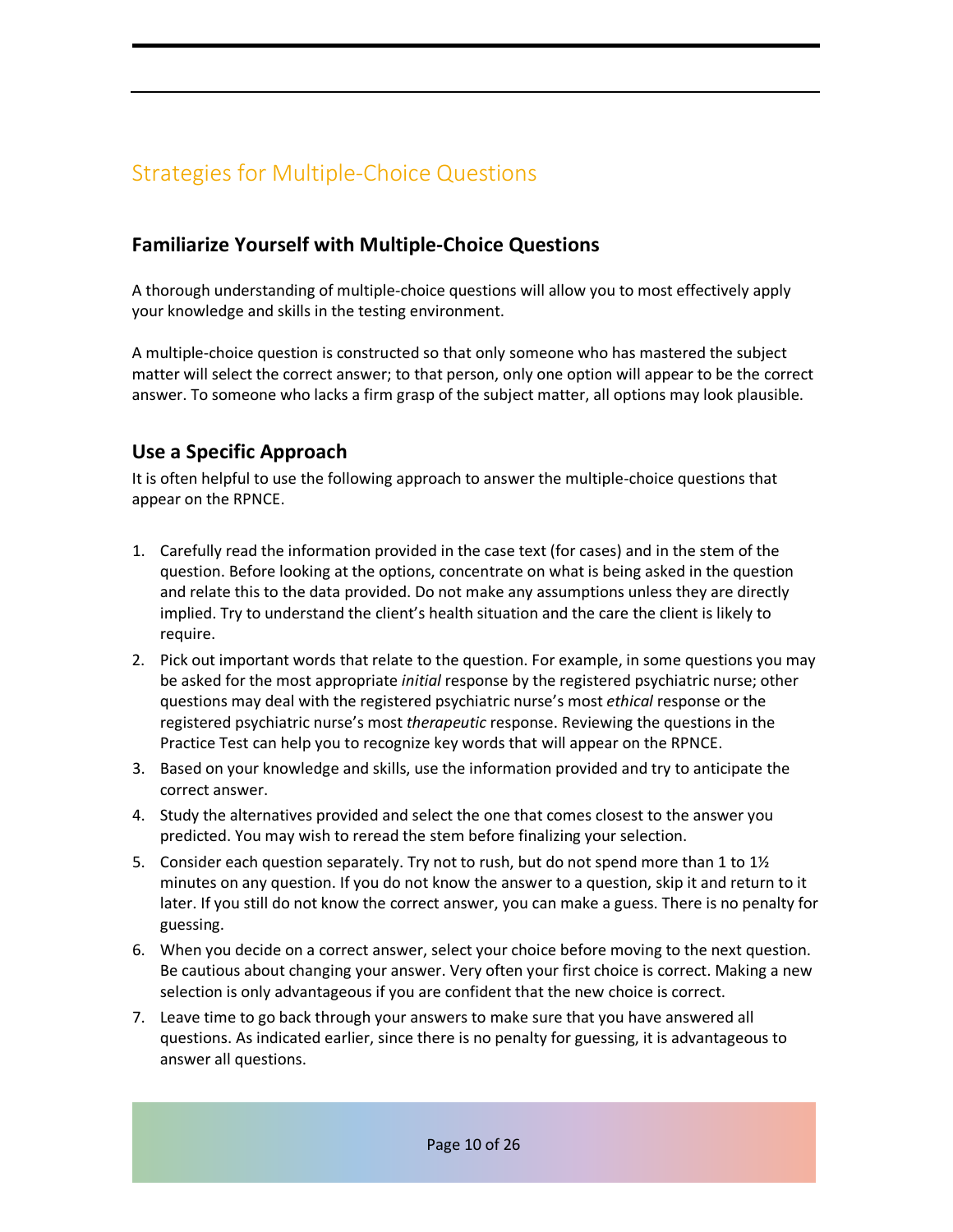# **Take Advantage of the Process of Elimination**

If you are not presented with an option that matches, or is close to, the one you predicted after reading the stem, try to eliminate some of the options that are clearly incorrect.

The following example illustrates how you can benefit from the process of elimination.

#### **QUESTION**

Which response by the registered psychiatric nurse would best assist Mrs. Clement to verbalize her fears when she expresses anxiety about an upcoming surgery?

- 1. "I know exactly how you feel about this."
- 2. "Would you like to talk to the physician?"
- 3. "You seem worried that you may need to have surgery."
- 4. "It's a normal reaction to be afraid when faced with surgery."

To take full advantage of the process of elimination, it is important to focus on the key idea in the stem. The key idea is assisting the client to verbalize her fears.

In option 1, the focus is on the registered psychiatric nurse and not on the client or her concerns. Option 1 can be eliminated because it is highly unlikely that any one person knows exactly how someone else feels in a given situation.

Option 2 also fails to address the client's immediate concern because the registered psychiatric nurse completely avoids dealing with the client and passes the responsibility on to another team member. For this reason, option 2 can be eliminated as a possible correct answer.

Option 4 should be eliminated immediately. By telling the client that what she is experiencing is "normal," the registered psychiatric nurse implies that the client's situation is routine. Such a response would be depersonalizing and non-therapeutic.

After these three options are systematically eliminated, you can consider option 3, the correct option, which is an open-ended response that encourages the client to begin talking about how she feels about her upcoming surgery.

# **Checklist of Common Test-Taking Errors**

Candidates often make mistakes on an examination because of errors in processing facts and information or because of difficulties with multiple-choice questions. These are technical errors related more to answering questions than to a lack of knowledge or skill.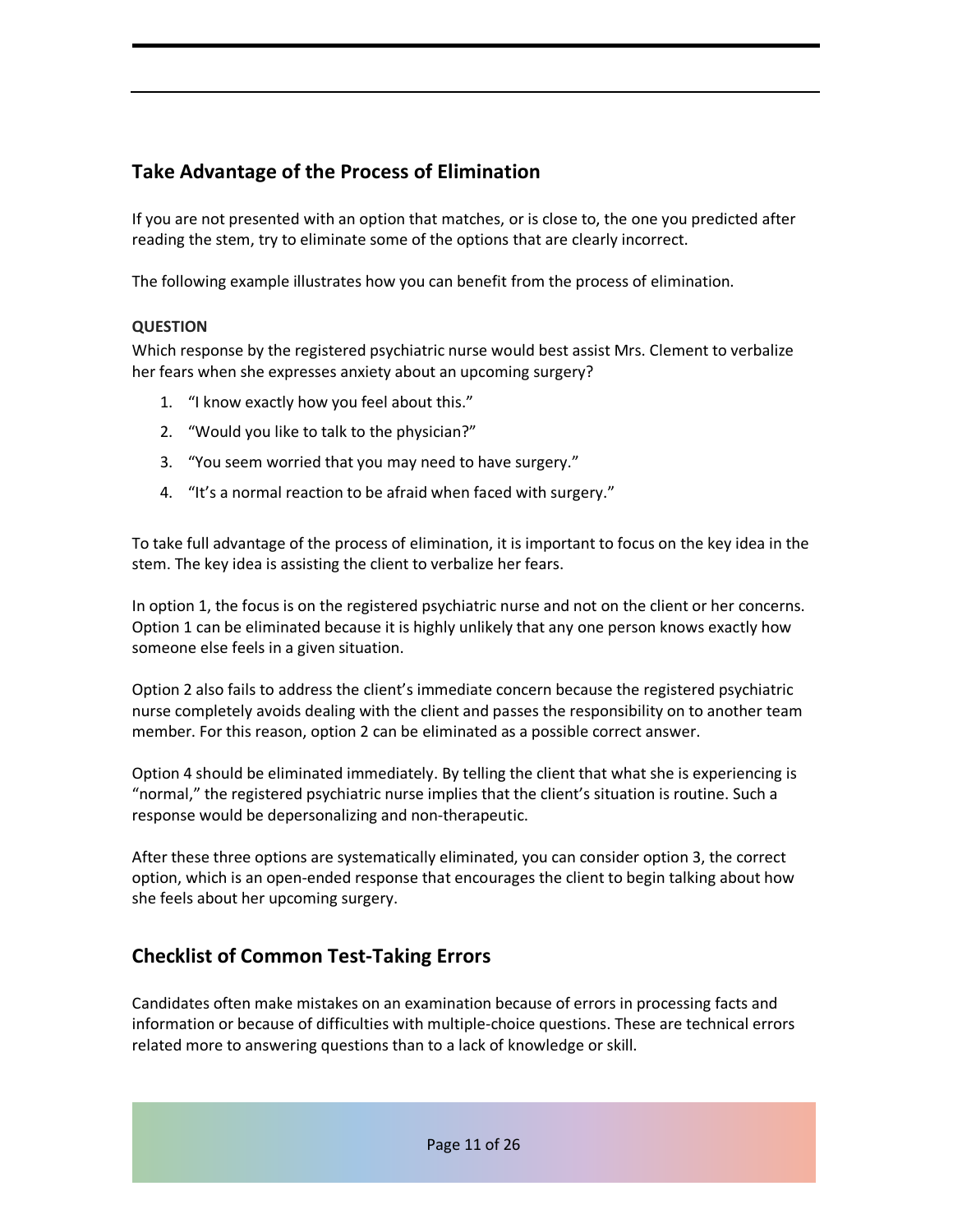As you proceed through the Practice Test and determine whether you answered questions correctly, you may wish to keep a checklist of problems you had related to your test-taking skills. You can then use the results of this checklist to identify skills that you need to develop during your preparation for the RPNCE.

A checklist of common test-taking errors is provided below. Check off the technical error(s) you made with the questions you answered incorrectly. Keep in mind that you may have more than one technical error with any one question.

# **Checklist of Common Test-Taking Errors**

| Missed important information in the case text                         |
|-----------------------------------------------------------------------|
| Misread the stem of the question                                      |
| Failed to pick out important or key words in the stem of the question |
| Did not relate the question to information in the case text           |
| Made assumptions in the case text or question                         |
| Focused on insignificant details and missed key issues                |
| Skipped a question and forgot to go back and answer it                |
| Changed original answer                                               |
| Other (specify)                                                       |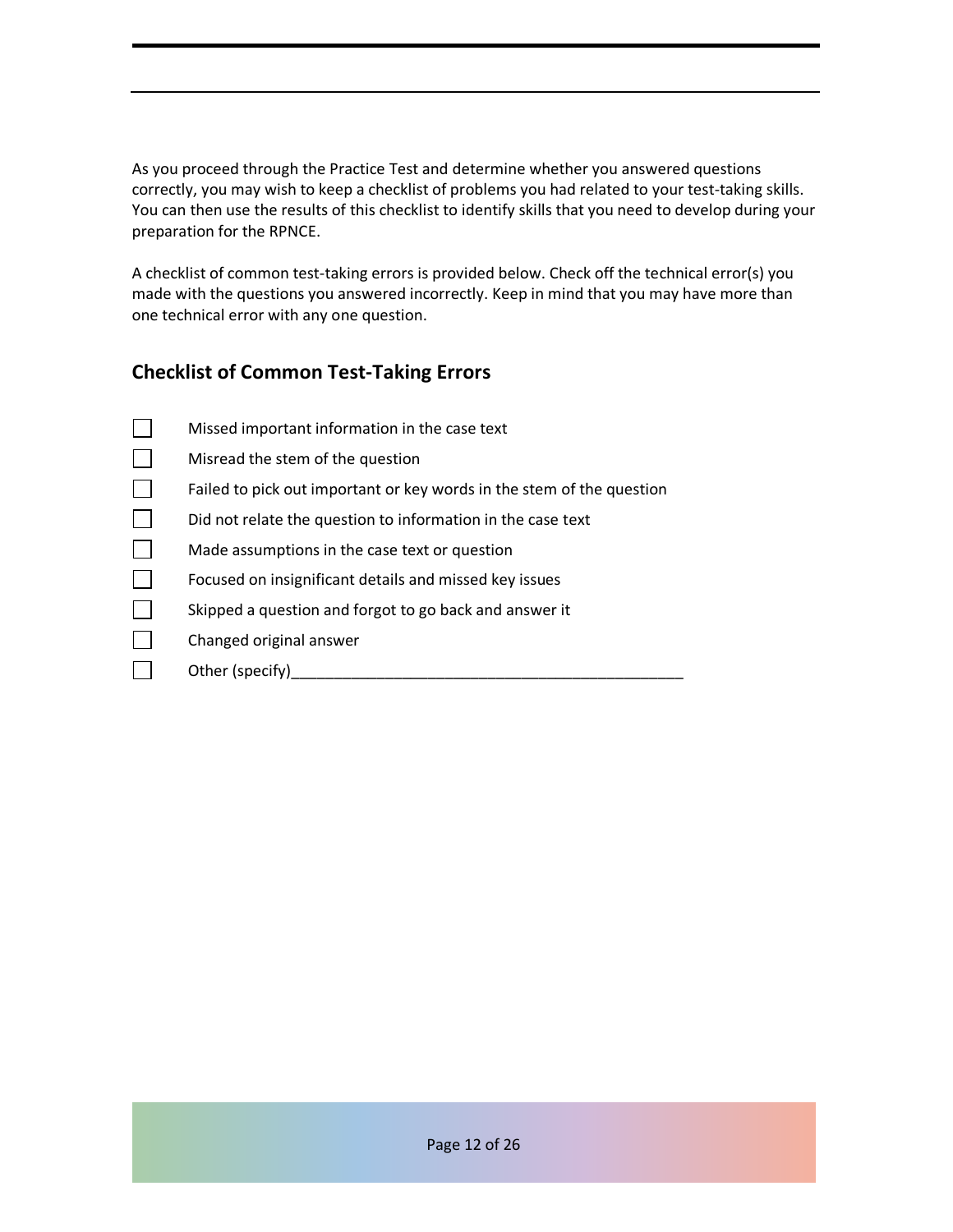# **Chapter 4: Taking the Practice Test**

The Practice Test, which is available online, contains a total of 100 questions. The questions presented in the Practice Test are typical of those you will see on the RPNCE. They represent common and predictable health situations of the population in those contexts or environments where entry-level registered psychiatric nurses work. As with the actual RPNCE, the questions on the Practice Test have been developed and reviewed by registered psychiatric nurses and educators who represent a variety of nursing programs, different clinical backgrounds and different regions of the country. Furthermore, both the Practice Test and the actual RPNCE are designed according to the specifications and guidelines outlined in Chapter 2.

You can purchase up to three attempts in the online Practice Test over a 90-day period. You will be able to review your performance on those three attempts in the history tab.

One of the most important features of the Practice Test is that, for each question on the Practice Test, rationales are provided to explain why the options are correct or incorrect. These rationales emphasize psychiatric nursing concepts and principles that are essential for entry-level registered psychiatric nurses.

*Although the questions on the Practice Test are different from those on the RPNCE, the general principles and concepts being tested are the same because the questions are developed from the same set of competencies.* 

Furthermore, questions on the Practice Test are supported by references that have been published within the past 5 years. The purpose of the references is twofold: (1) to indicate that the correct answer within each question has authoritative support from experts in the field, and (2) to provide you with a source for further reading and review. Every attempt has been made to use references that are up-to-date, accessible and accepted within the psychiatric nursing community. If you are unable to locate the specific references cited in the bibliography, there are many other equally sound psychiatric nursing textbooks that provide support for the questions in the Practice Test.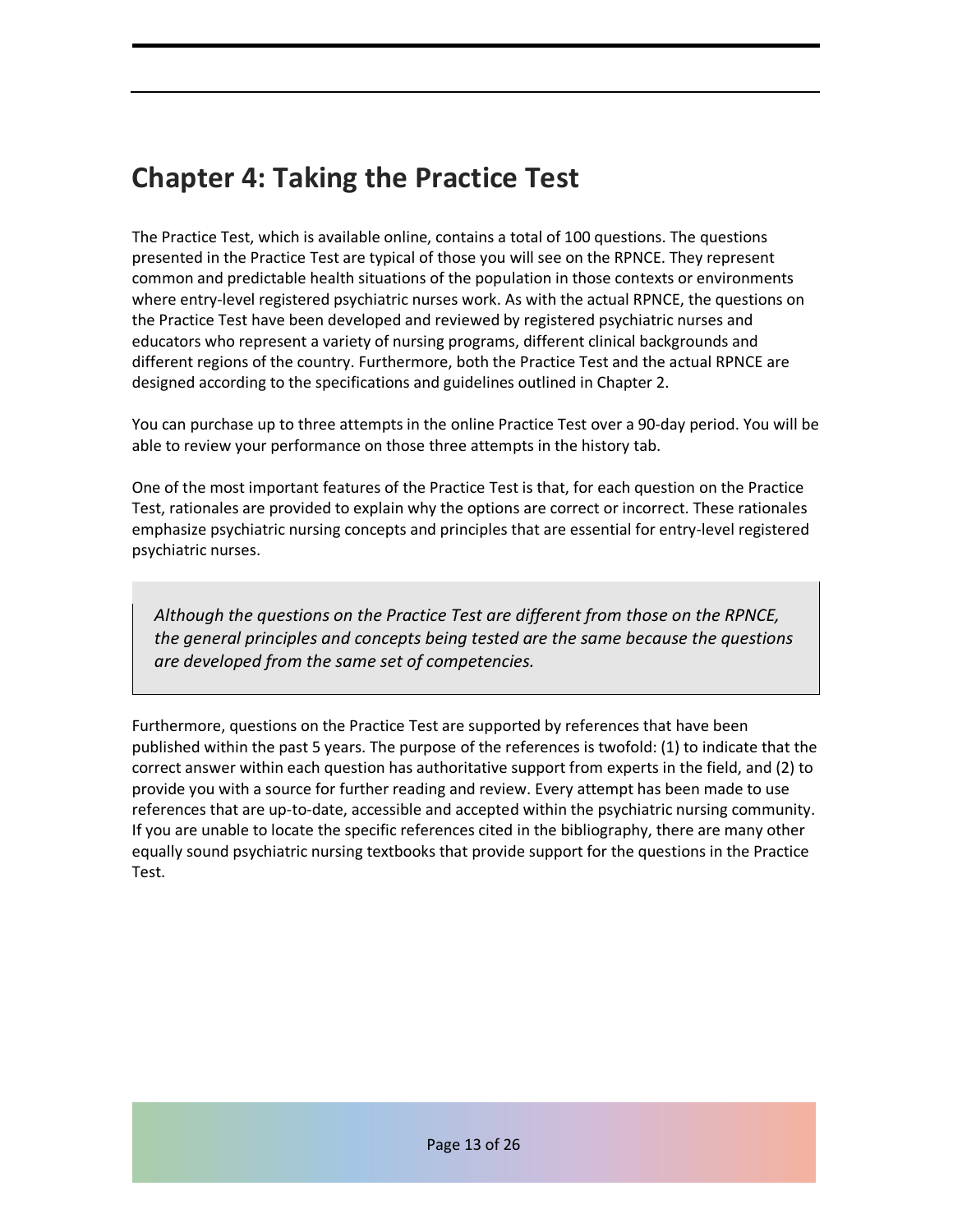# Suggested Process When Using the Practice Test

The Practice Test can be used in different ways depending on your particular needs. A suggested process is as follows:

- 1. Take the online Practice Test under examination conditions. Use this process to familiarize yourself with the online Practice Test format and layout of the examination. That means taking the examination in a quiet location without the benefit of books, notes or other aids and strictly adhering to the time limit. The benefit of this initial approach is to provide you with an idea of how you would potentially perform on the RPNCE.
- 2. After taking the online Practice Test, your Examination Review report will be generated. It will include summary information, a diagnostic report and question details. Review the definitions of the categories and areas, paying close attention to your areas of strength and weakness in your Examination Review report.
- 3. Review the classification into which each question falls, then read the rationales for the correct answer and the incorrect options to gain insight into what made you answer correctly or incorrectly as well as the references provided that support the correct answer.
- 4. Review the test-taking strategies and the common test-taking errors in Chapter 3 of this document.
- 5. Develop a strategy for study in the areas of weakness identified.
- 6. Take the Practice Test again and review the newly generated Examination Review report.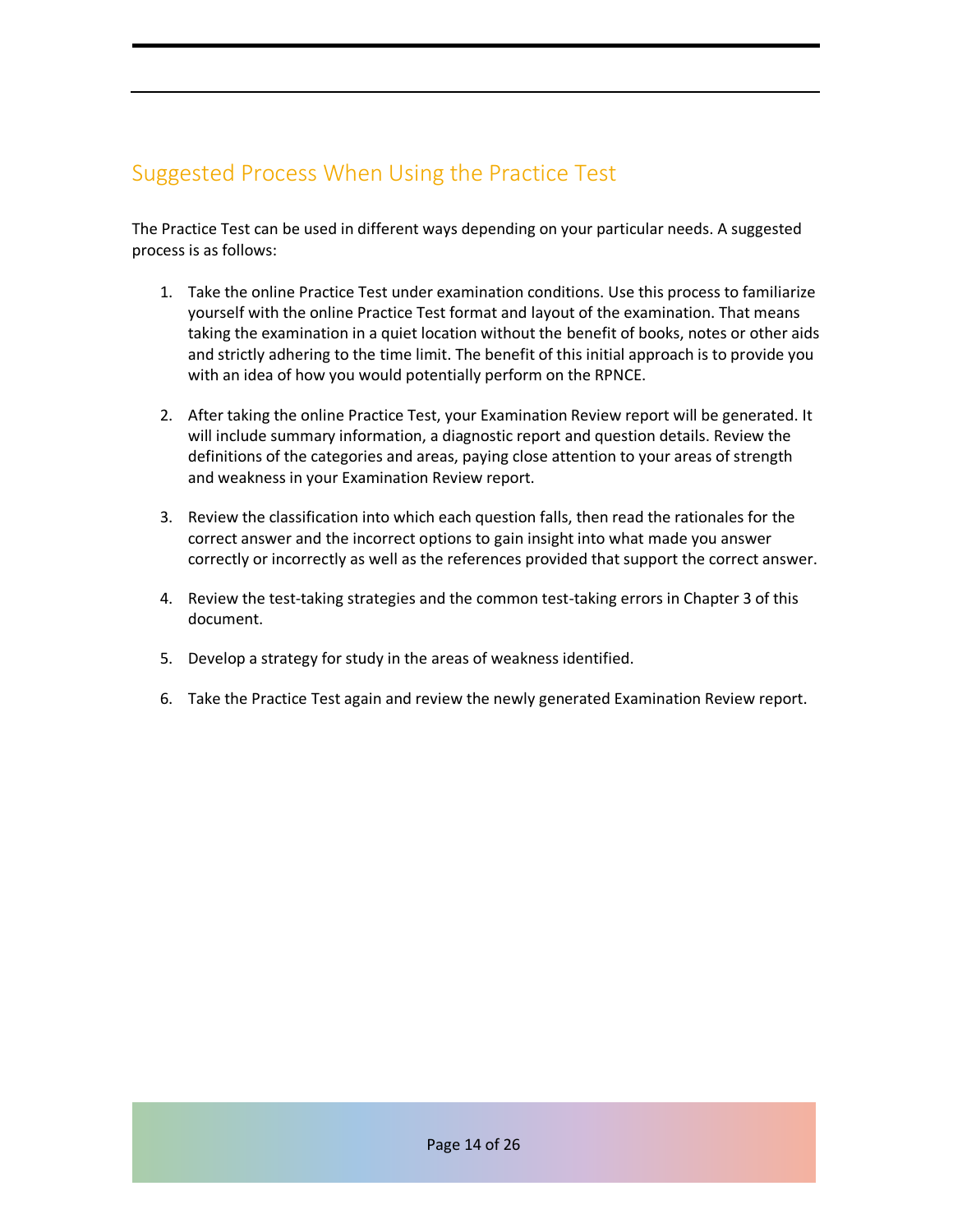# **Chapter 5: Interpreting Your Examination Review Report**

# Interpreting Your Scores

If you have taken the online Practice Test, an Examination Review report will be generated. You will be provided with the number of questions you answered correctly, the total number of questions on the Practice Test and your percentage score. There are two areas you should consider: your overall score out of 100 and your performance on the categories in the diagnostic report – Competency Categories.

| <b>RPNCETESTPREP.COM</b>                                                                                                                                                                                                                                                                                                                                                                                               | Products | Assessments | Profile |
|------------------------------------------------------------------------------------------------------------------------------------------------------------------------------------------------------------------------------------------------------------------------------------------------------------------------------------------------------------------------------------------------------------------------|----------|-------------|---------|
| <b>Assessment review</b>                                                                                                                                                                                                                                                                                                                                                                                               |          |             |         |
| <b>Summary</b><br>Exam RPNC - Prep Guide Assessment 2018<br>Started April 06, 2018 at 09:31 AM (MDT)<br>Finished April 06, 2018 at 09:31 AM (MDT)<br>Points 24/100<br>Score 24.00%<br><b>Result</b> Failed<br><b>Cognitive levels</b><br>Score break down by category<br>Metadata » Taxonomy<br>Points<br>Knowledge/Comprehension<br>1.0 / 6.0<br>9.0 / 51.0<br>Application<br>14.0 / 43.0<br><b>Critical Thinking</b> |          |             |         |
| <b>Diagnostic Report</b><br><b>Competency Report</b><br>Body of Knowledge and Application<br>25.7%<br>Collaborative Practice<br>14.3%<br>Therapeutic Relationships and Therapeutic Use of Self<br>33.3%<br>Advocacy<br>14.3%<br>Quality Care and Client Safety<br>25.0%<br>Heath Promotion 12.5%                                                                                                                       |          |             |         |
| Ethical, Professional and Legal Responsibilities<br>10 20 30<br>70<br>90 100<br>$\bullet$<br>40<br>50<br>60<br>80<br>Percent Correct %<br><b>Question details</b>                                                                                                                                                                                                                                                      |          |             |         |

The Examination Review report combined with the test-taking strategies described in Chapter 3 will provide useful feedback on your performance and enhance your preparation for the RPNCE.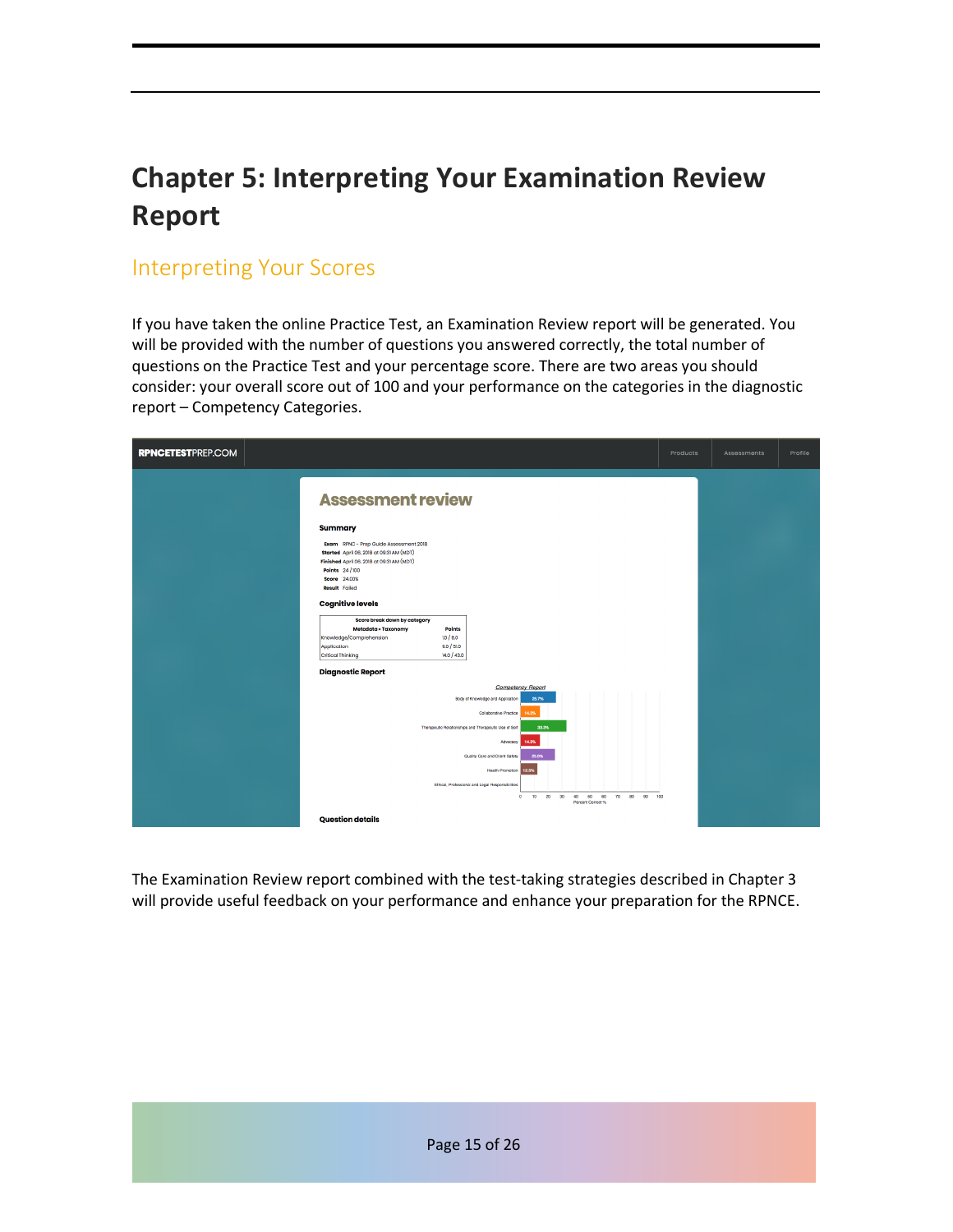# Interpreting your performance in each category

# **Classification of Questions**

These classification schemes reflect the weighted elements from the blueprint*,* detailed explanations of which were provided in Chapter 2. Each question in the Practice Test has been classified within two different classification schemes: Competency Category and Cognitive Level.

The goal in reviewing your Examination Review report, is to identify your areas of relative strength and weakness. This information can help you make the best use of your remaining preparation time.

# **Reviewing Performance Results by Category**

Generally, those categories in which you selected a high percentage of incorrect answers are the areas you should focus on during your remaining preparation time. However, this approach can be further refined to arrive at a more accurate diagnosis, as follows.

- 1. Pay close attention to the percentage of questions in each category. Your strengths and weaknesses in the areas with larger numbers of questions will have the greatest impact on your overall performance.
- 2. Both the *percentage* of incorrect responses in a category and the total *number* of incorrect responses in a category should be carefully considered to make a complete interpretation of your performance. The more the number of questions in a particular category, the greater the impact will be on your performance or total score.
- 3. Although a high percentage of incorrect responses in a competency category is certainly an indication of a weakness in that category, your best strategy for studying may require you to focus on another category, one that has a greater representation on the examination.
- 4. Once you have determined which competency categories you need to improve in, refer to Chapter 2 and review the definitions of competencies (and the areas under each one) in the categories identified as areas of weakness for you; this will give you an overview of the competencies that require your attention.
- 5. Using your scored responses from the online Practice Test, review all the questions that are classified in the competency categories you have identified as weaker for you. Include in your review both the questions you answered correctly as well as those you answered incorrectly because this will give a more complete review of the content that measures the competencies you need to improve on. Be sure to read the rationales for the correct and incorrect responses to get a better understanding of your areas of weakness.
- 6. Look up the references cited (or other comparable references) for the questions you answered incorrectly; review the detailed information they offer on the content areas that were more difficult for you. This can increase your understanding of material you may not have yet fully mastered.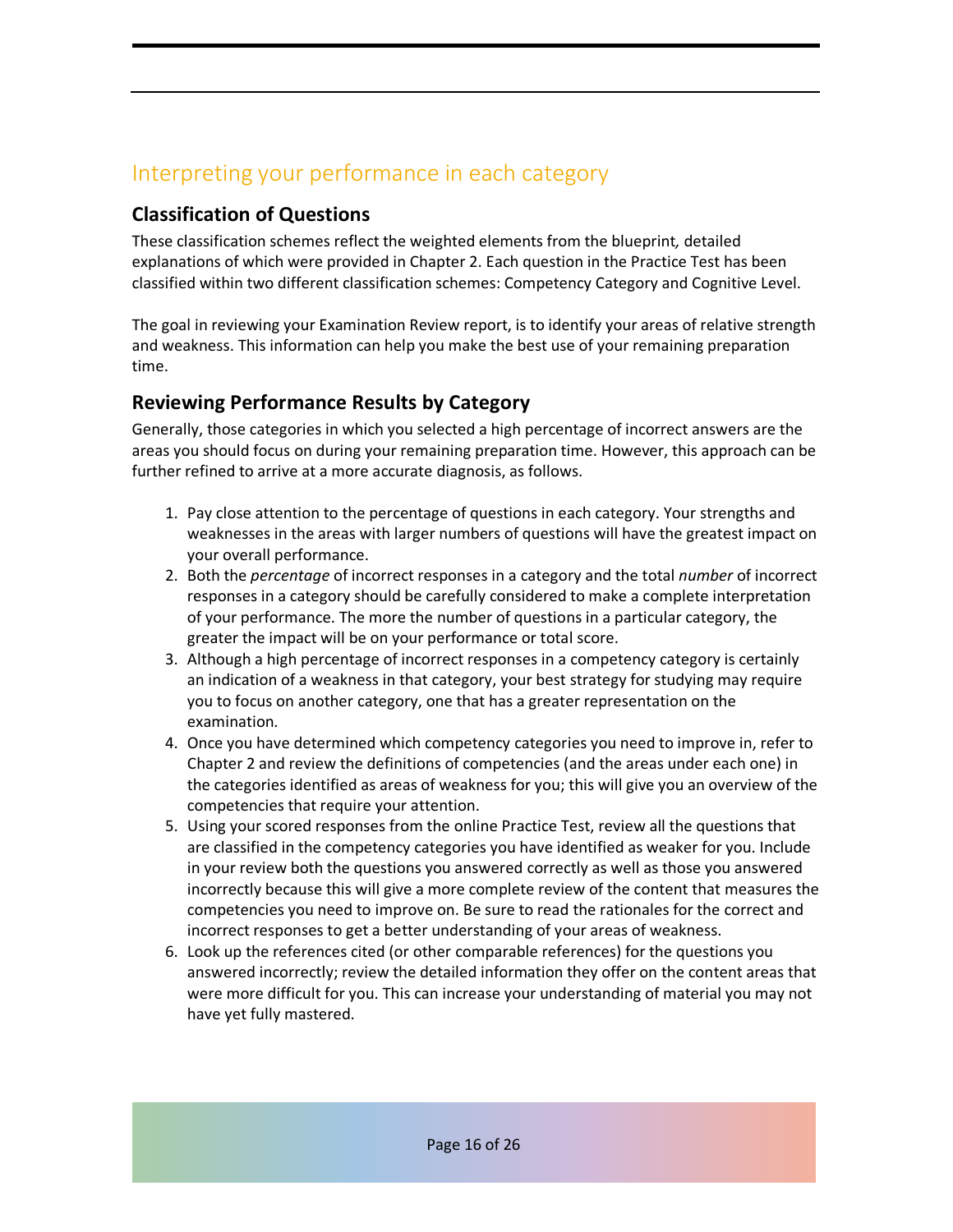# **Bibliography**

- American Psychiatric Association. (2013). *Diagnostic and statistical manual of mental disorders* (5th ed., Revised). Washington, DC: Author.
- Arnold, E.C., & Boggs, K. U. (2016). *Interpersonal relationships: Professional communication skills for nurses* (7<sup>th</sup> ed.). Philadelphia: Elsevier.
- Austin, W., & Boyd, M. (2015). *Psychiatric & mental health nursing for Canadian practice* (3rd ed.). Philadelphia: Wolters Kluwer/Lippincott Williams & Wilkins.
- Balzer Riley, J. (2017). Communication in nursing (8<sup>th</sup> ed.). St. Louis, MO: Saunders, Elsevier.
- Burchum, J. R., & Rosenthal, L. D. (2016). *Lehne's pharmacology for nursing care* (9th ed.). St. Louis, MO: Saunders, Elsevier.
- Burkhardt, M. A., Nathaniel, A., & Walton, N. (2014). *Ethics and issues in contemporary nursing* (2<sup>nd</sup>) Canadian ed.). Toronto, ON: Nelson Education.
- Canadian Pharmacists Association. (2017). *Compendium of pharmaceuticals and specialties: The Canadian drug reference for health professionals*. Ottawa: Author.
- Corey, G. (2016). *Theory & practice of group counseling* (9<sup>th</sup> ed.). Boston, MA: Cengage Learning
- Corey, G. (2017). *Theory and practice of counseling and psychotherapy* (10<sup>th</sup> ed.). Boston, MA: Cengage Learning
- Edmunds, M. W. (2016) *Introduction to clinical pharmacology* (8<sup>th</sup> ed.). St. Louis, MO: Elsevier Mosby.
- Fischbach, F., & Dunning, M, B. III. (2015). A manual of laboratory and diagnostic tests (9<sup>th</sup> ed.). Philadelphia: Wolters Kluwer Health │Lippincott Williams & Wilkins.
- Halter, M. J. (2014). *Varcarolis's Canadian psychiatric mental health nursing: A clinical approach*  (1st Canadian Edition)*.* C. L. Pollard, S. L. Ray & M. Haase (EDs.). Toronto: Elsevier.
- Hart, C., Ksir, C., Hebb, A. L. O., & Gilbert, R. (2016). *Drugs, behaviour and society* (2<sup>nd</sup> Canadian ed.). McGraw-Hill Education.
- Hirst, S. P., Lane, A. M., & Miller, C. A. (2015). *Miller's nursing for wellness in older adults* (Canadian Edition)*.* Philadelphia: Wolters Kluwer/Lippincott Williams & Wilkins.
- Huether, S. E., & McCance, K. L. (2017). *Understanding pathophysiology* (6<sup>th</sup> ed.). St. Louis, MO: Elsevier Mosby.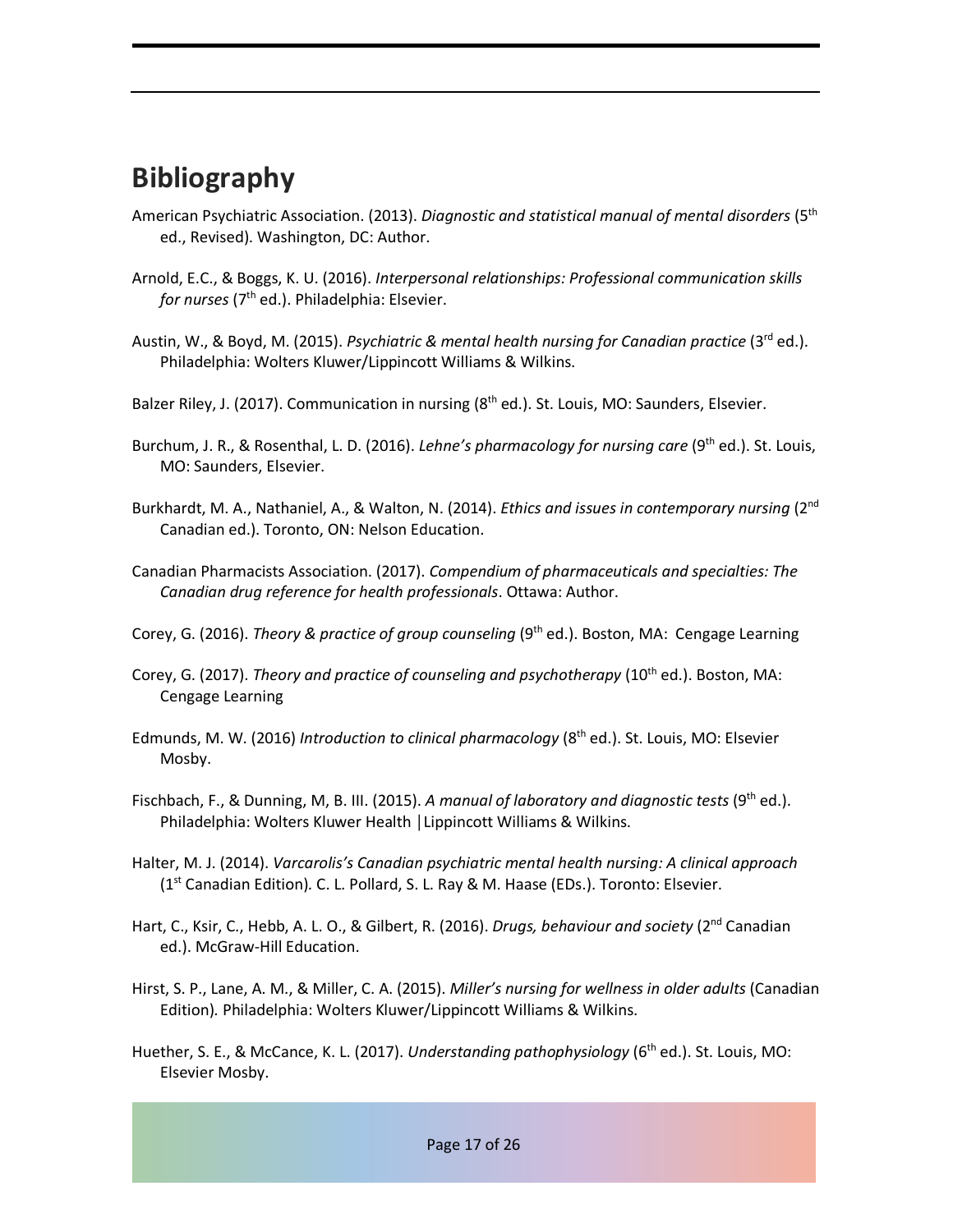- Huston, C. J. (2017). *Professional issues in nursing: Challenges and opportunities* (4<sup>th</sup> ed.). Philadelphia: Wolters Kluwer Health │Lippincott Williams & Wilkins.
- Ignatavicius, D. D., & Workman, M. L. (2015). *Medical-surgical nursing: Patient-centered collaborative care* (8th ed.). St. Louis, MO: Elsevier.
- Jarvis, C. (2014). *Physical examination & health assessment* (2<sup>th</sup> Canadian ed. revised). A. J. Browne, J., MacDonald-Jenkins & M. Luctkar-Flude (EDs). Toronto: Elsevier Canada.
- Kozier, B., Erb, G., Berman, A., Snyder, S. J., Frandsen, G., Buck, M., Ferguson, L., Yiu, L., & Stamler, L. L. (2018). *Fundamentals of Canadian nursing: Concepts, process, and practice* (4rd Canadian ed.). Toronto: Pearson Canada.
- Lewis, S. L., Heitkemper, M. M., Dirksen, S. R., Bucher, L., & Camera, I. A. (2014). *Medical-surgical nursing in Canada: Assessment and management of clinical problems* (3<sup>rd</sup> Canadian ed.). Toronto: Mosby, Elsevier.
- Mash, E. J., & Wolfe, D. A. (2016). *Abnormal child psychology* (6<sup>th</sup> ed.). Boston, MA: Cengage Learning.
- Mohr, W. K. (2013). *Psychiatric-mental health nursing: Evidence-based concepts, skills, and practices.* (8th ed.). Philadelphia: Elsevier Mosby.
- Paul, P., Day, R., & Williams, B. (2015). *Brunner & Suddarth's Canadian textbook of medicalsurgical nursing.* (3rd ed.). Philadelphia: Wolters Kluwer/Lippincott Williams & Wilkins.
- Perry, A. G., Potter, P. A., & Ostendorf, W. R. (2018). *Clinical nursing skills & techniques* (9th ed.). St. Louis, Missouri: Elsevier Mosby.
- Potter, P. A., & Perry, A. G. (2014). *Canadian fundamentals of nursing* (5<sup>th</sup> ed. Revised). J. C. Ross-Kerr & M. J. Wood (EDs). Toronto: Mosby/Elsevier Canada.
- Ralph, I. (2014). *Psychotropic agents* (16th ed.). A. Burgmann, R. Magee, R. Remick & D. Thompson (EDs). Grand Forks, BC : IGR Publications.
- Ralph, I. (2015). *Addictions and mental health* (6<sup>th</sup> ed.). A. Burgmann, R. Magee & D. Thompson (EDs). Grand Forks, BC : IGR Publications.
- Registered Psychiatric Nurses Regulators of Canada (2014). *Registered Psychiatric Nurse Entry-Level Comptencies*. Retrieved from http://www.rpnc.ca/.
- Stamler, L. L. , Yiu, L., & Dosani, A. (2016). *Community health nursing: A Canadian perspective* (4th ed.) Ontario: Pearson Canada.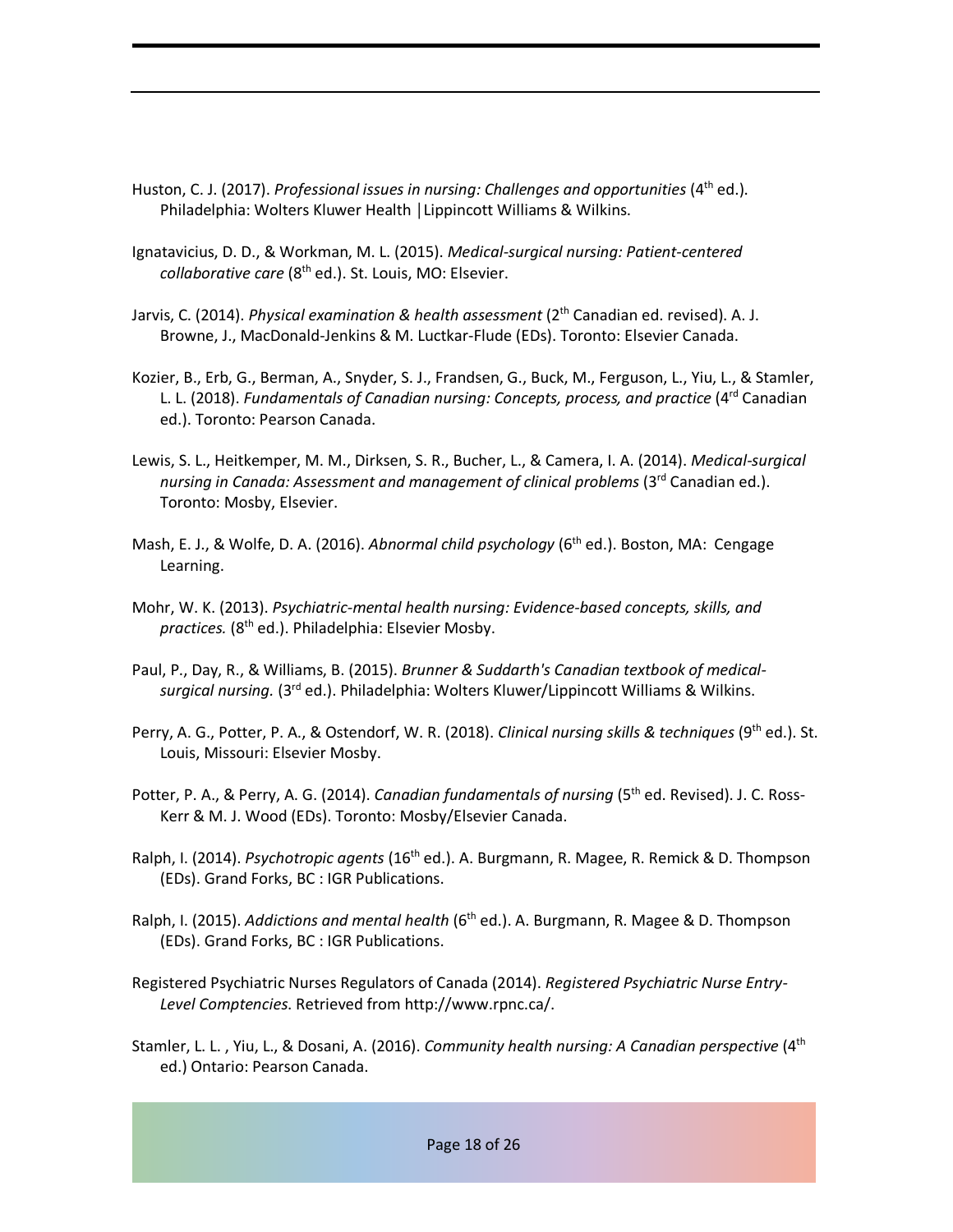- Stanhope, M., Lancaster, J., Jakubec, S. L., & PikeMacDonald, S. A. (2017). *Community health nursing in Canada* (3rd Canadian ed.). Toronto: Mosby/Elsevier Canada.
- Thapar, A., Pine, D. S., Leckman, J. F. Scott, S. Snowling, M. J., & Taylor, E. (2015). *Rutter's child and*  adolescent psychiatry (6<sup>th</sup> ed). Oxford, UK: Whyley & Son.
- Touhy, T. A., & Jett, K. (2016). *Ebersole & Hess' toward healthy aging: Human needs and nursing*  response. (9<sup>th</sup> ed.) St. Louis, MO: Mosby Elsevier.
- Townsend, M. C. (2015). *Psychiatric mental health nursing: Concepts of care in evidence-based*  practice (8<sup>th</sup> ed.). Philadelphia: F. A. Davis Company.
- Vallerand, A. H., Sanoski, C. A., & Deglin, J. H. (2017). *Davis's Canadian drug guide for nurses* (15th ed.). Philadelphia: F. A. Davis Company.
- Yoder-Wise, P. S. (2015). *Leading and managing in Canadian nursing* (1<sup>st</sup> Canadian ed.). L. G. Grant (ED.). Toronto: Elsevier.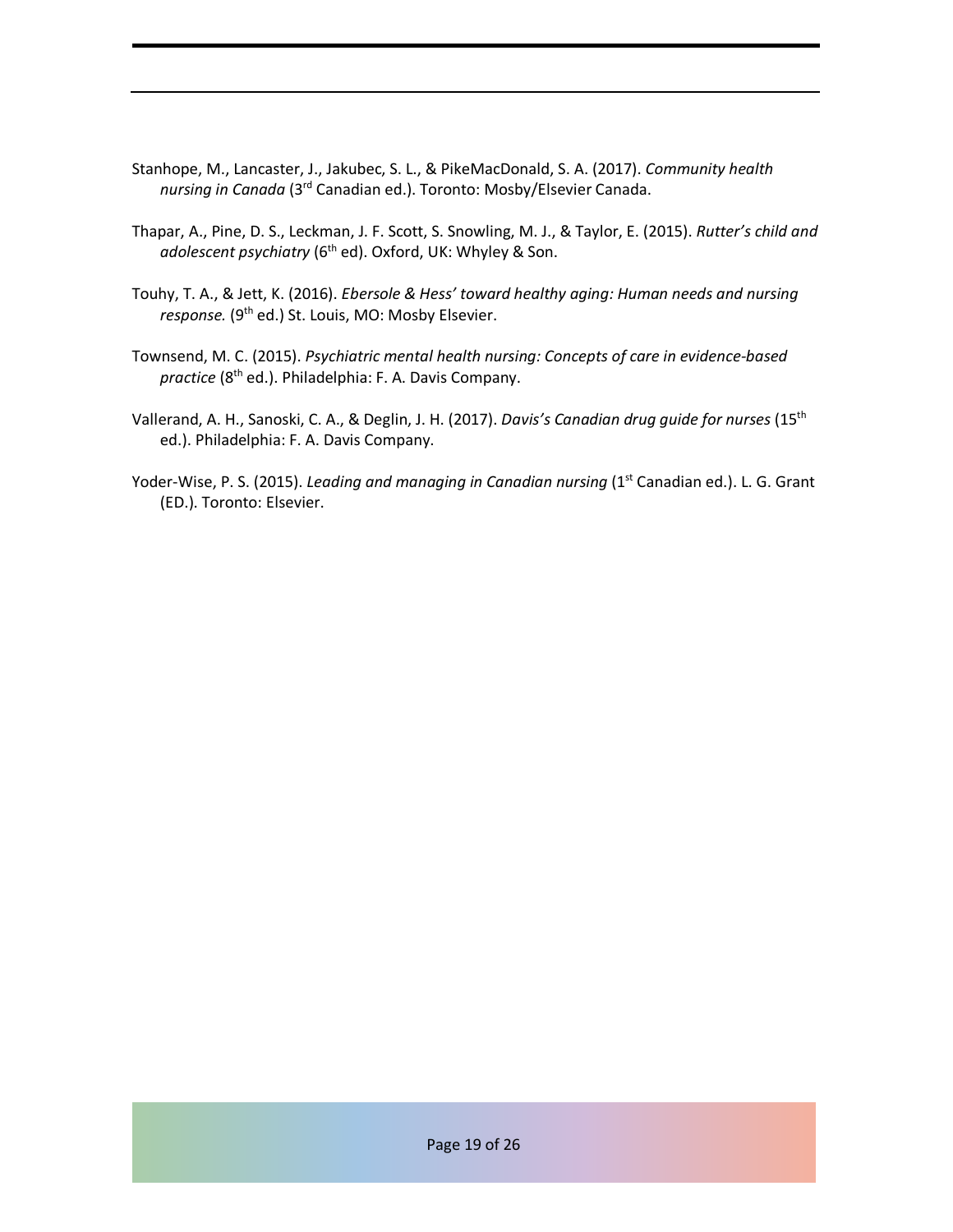# Appendix A: List of Competencies

#### **1. THERAPEUTIC RELATIONSHIPS AND THERAPEUTIC USE OF SELF**

*Therapeutic use of self is the foundational instrument that Registered Psychiatric Nurses use to establish therapeutic relationships with clients to deliver care and psychosocial interventions.*

#### **1.1 Apply therapeutic use of self to inform all areas of psychiatric nursing practice.**

- 1.1.1 Utilize one's personality consciously and with full awareness in an attempt to establish relationships.
- 1.1.2 Assess and clarify the influences of one's personal beliefs, values and life experiences on interactions.
- 1.1.3 Differentiate between a therapeutic relationship and a social, romantic, sexual relationship.
- 1.1.4 Recognize, identify and validate the feelings of others.
- 1.1.5 Recognize and address the impact of transference and countertransference in the therapeutic relationship.
- 1.1.6 Demonstrate unconditional positive regard, empathy and congruence in relationships.
- 1.1.7 Monitor the communication process and adapt communication strategies accordingly by using a variety of verbal and non-verbal communication skills.
- 1.1.8 Critique the effectiveness of therapeutic use of self on others.
- 1.1.9 Engage in personal and professional development activities to enhance the therapeutic use of self.
- 1.1.10 Engage in self-care activities to decrease the risk of secondary trauma and burnout.

#### **1.2 Establish a therapeutic relationship with the client.**

- 1.2.1 Develop a rapport and promote trust through mutual respect, genuineness, empathy, acceptance and collaboration.
- 1.2.2 Establish and negotiate boundaries (e.g., role and service offered, length and frequency of meetings, responsibilities) to clarify the nature, content and limits of the therapeutic relationship.
- 1.2.3 Engage with the client to explore goals, learning and growth needs (e.g., problem identification, thought exploration, feelings and behaviours).
- 1.2.4 Differentiate between therapeutic and non-therapeutic communication techniques.
- 1.2.5 Apply therapeutic communication strategies and techniques to reduce emotional distress, facilitate cognitive and behavioural change and foster personal growth (e.g., active listening, clarifying, restating, reflecting, focusing, exploring, therapeutic use of silence).

#### **1.3 Maintain the therapeutic relationship.**

- 1.3.1 Engage in ongoing assessment, planning, implementation and evaluation over the course of the psychiatric nurse-client relationship.
- 1.3.2 Apply strategies, techniques and resources to meet client goals (e.g., conflict resolution, crisis intervention, counselling, clinically appropriate use of self-disclosure).
- 1.3.3 Collaborate with the client to help achieve client-identified goals.
- 1.3.4 Adapt therapeutic strategies when encountering resistance and ambivalence.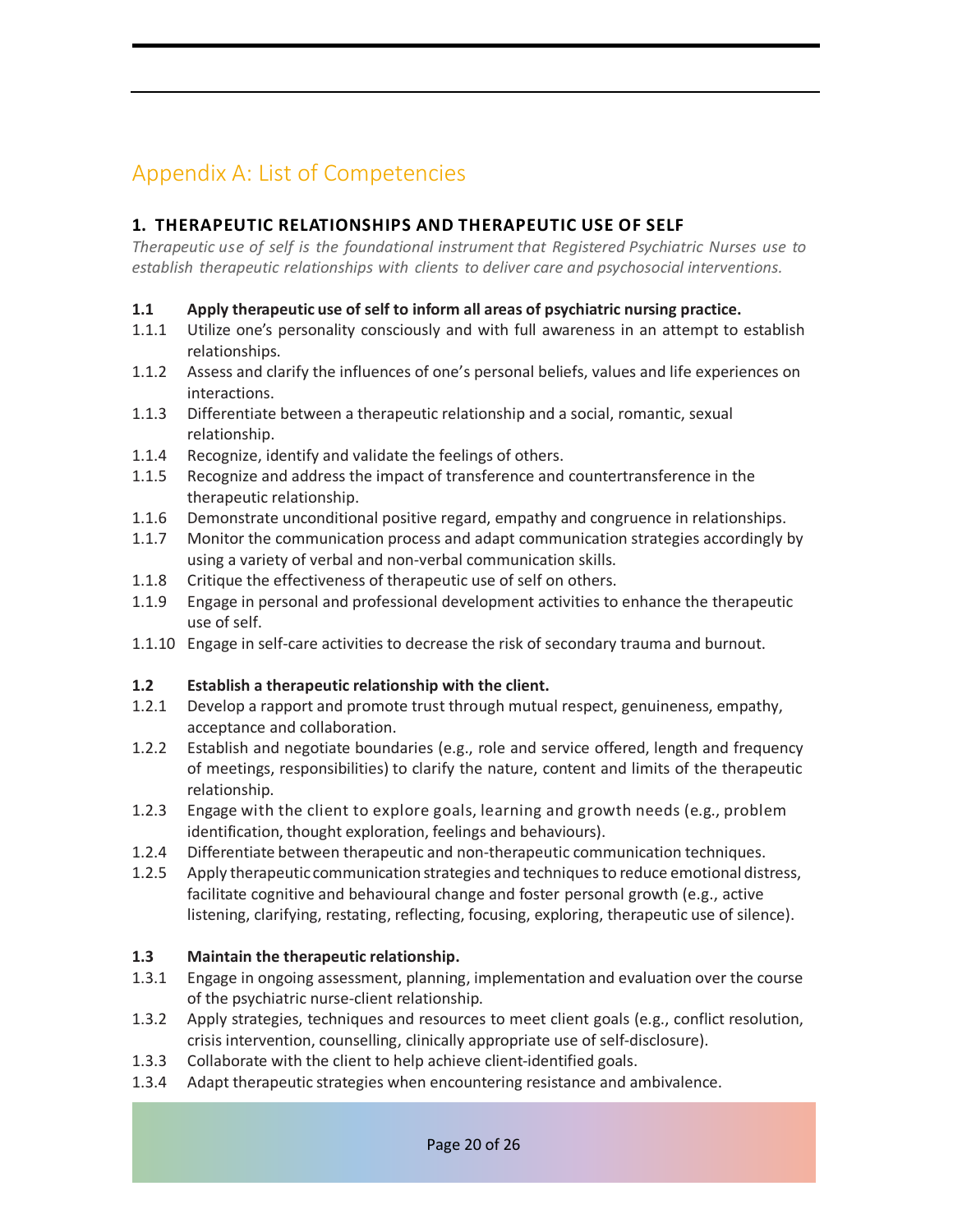- 1.3.5 Provide teaching and coaching around client goals and evaluate learning.
- 1.3.6 Dedicate time to maintain the relationship with the client.
- 1.3.7 Engage in systematic review of progress with the client.
- 1.3.8 Address the impact of transference and countertransference in the therapeutic relationship.
- 1.3.9 Engage in consultation to facilitate, support and enhance the therapeutic use of self.

## **1.4 Terminate the therapeutic relationship.**

- 1.4.1 Identify the end point of the therapeutic relationship.
- 1.4.2 Summarize the outcomes of the therapeutic relationship with the client.
- 1.4.3 Evaluate the therapeutic process and outcomes of the interventions.
- 1.4.4 Establish the boundaries of the post-therapeutic relationship.
- 1.4.5 Determine the need for follow-up and establish referral(s) accordingly.

## **2. BODY OF KNOWLEDGE AND APPLICATION**

*Registered Psychiatric Nurses' practice is comprised of foundational nursing knowledge and specialized psychiatric nursing knowledge. RPNs integrate general nursing knowledge and knowledge from the sciences, humanities, research,ethics,spiritualityandrelationalpracticewith specializedknowledge drawn from the fields of psychiatry and mental health. RPNs use critical inquiry and apply a decision-making process in providing psychiatric nursing care for clients.*

There are two categories under this competency:

- Evidenced-informed knowledge
- Application of body of knowledge

## **EVIDENCE-INFORMED KNOWLEDGE**

- **2.1 Demonstrate knowledge of the health sciences, including anatomy, physiology, microbiology, nutrition, pathophysiology, psychopharmacology, pharmacology, epidemiology, genetics, and prenatal and genetic influences on development.**
- **2.2 Demonstrate knowledge of social sciences and humanities, including psychology, sociology, human growth and development, communication, statistics, research methodology, philosophy, ethics, spiritual care, determinants of health and primary health care.**
- **2.3 Demonstrate knowledge of nursing science: conceptual nursing models, nursing skills, procedures and interventions.**
- **2.4 Demonstrate knowledge of current and emerging health issues (e.g., end-of-life care, substance use, vulnerable or marginalized populations).**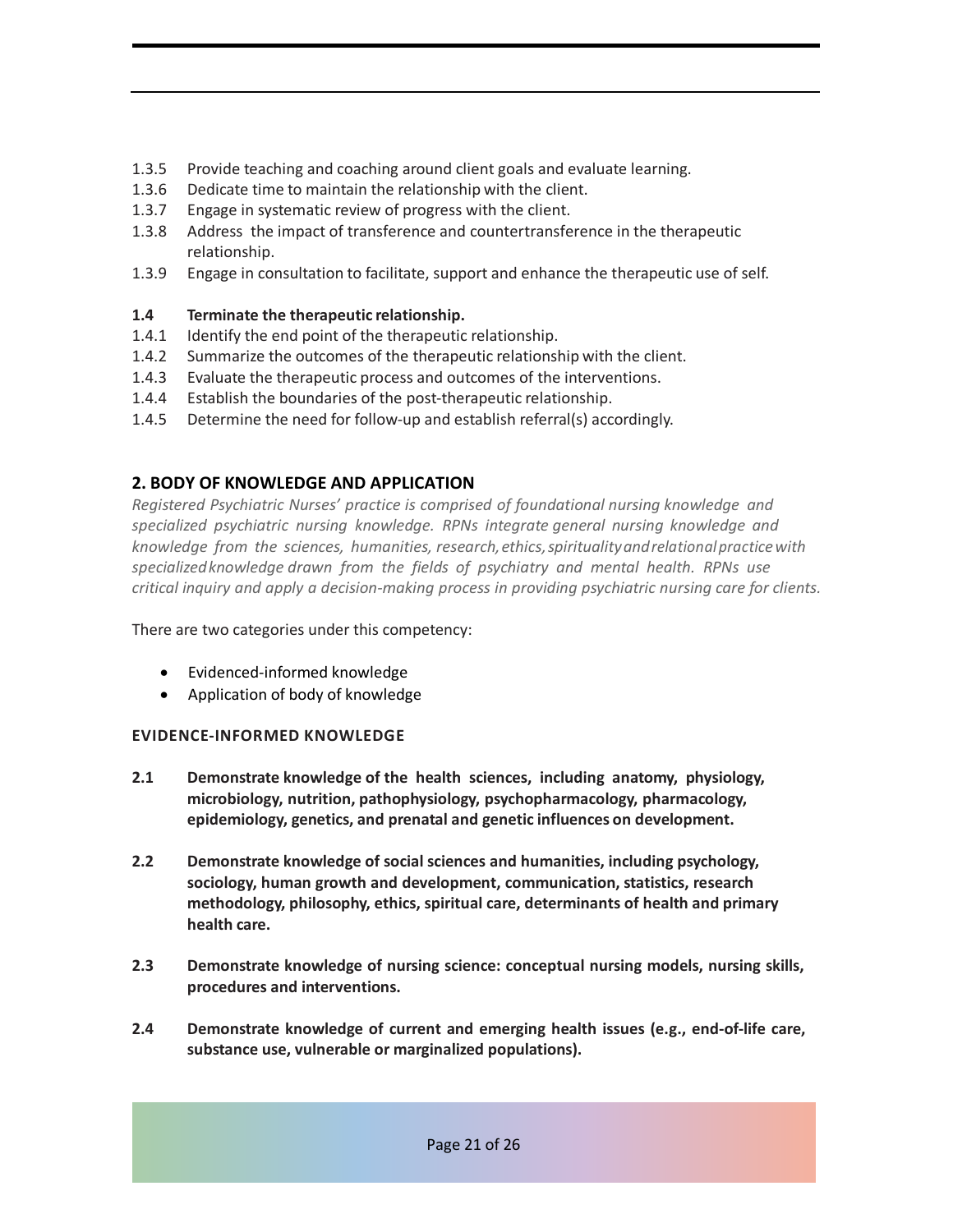- **2.5 Demonstrate knowledge of community, global and population health issues (e.g., immunization, disaster planning, pandemics).**
- **2.6 Demonstrate knowledge of applicable informatics and emerging technologies.**
- **2.7 Demonstrate evidence-informed knowledge of psychopathology across the lifespan.**
- 2.7.1 Demonstrate knowledge of disorders of developmental health and mental health.
- 2.7.2 Demonstrate knowledge of resources and diagnostic tools (e.g., standardized assessment scales, *The Diagnostic and Statistical Manual of Mental Disorders*).
- **2.8 Demonstrate knowledge of the disorders of addiction, as well as relevant resources and diagnostic tools (e.g., standardized screening tools, detoxification and withdrawal guidelines).**
- **2.9 Demonstrate knowledge of therapeutic modalities (e.g., individual, family and group therapy and counselling, psychopharmacology, visualization, consumer-led initiatives).**
- **2.10 Demonstrate knowledge of how complementary therapies can impact treatment (e.g., naturopathy, acupuncture).**
- **2.11 Demonstrateknowledgeof conceptualmodelsofpsychiatriccare(e.g.,Trauma-Informed Care, Recovery Model, Psychosocial Rehabilitation).**
- **2.12 Demonstrate evidence-informed knowledge of the impact of social, cultural and family systems on health outcomes.**
- **2.13 Demonstrate knowledge of interpersonal communication, therapeutic use of self and therapeutic relationships.**
- **2.14 Demonstrate knowledge of the dynamic of interpersonal abuse (e.g., child, spousal or elder abuse).**
- **2.15 Demonstrate knowledge of mental health legislation and otherrelevantlegislation (e.g., privacy laws).**

#### **APPLICATION OF BODY OF KNOWLEDGE**

#### **2.16 Conduct a comprehensive client assessment.**

- 2.16.1 Select an evidence-informed framework applicable to the type of assessments required (e.g., bio-psychosocial, cultural model, community assessment model, multi-generational family assessment).
- 2.16.2 Perform holistic assessment (e.g., physical, mental health, social, spiritual, developmental and cultural).
- 2.16.3 Perform an in-depth psychiatric evaluation (e.g., suicide, history of violence, trauma, stress, mental status, self-perception, adaptation and coping, substance use and abuse).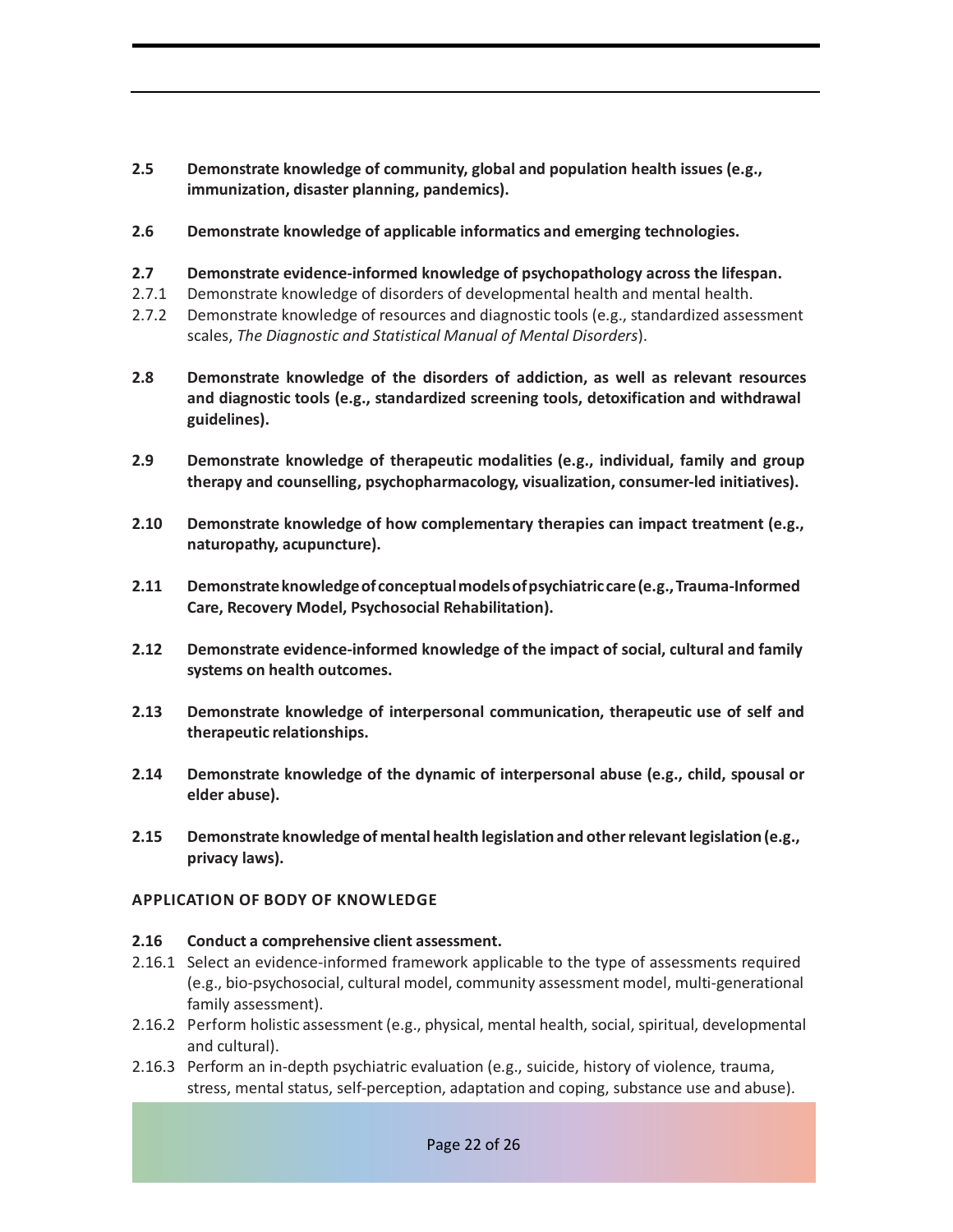2.16.4 Collaborate with the client to identify health strengths and goals.

- **2.17 Formulate a clinical judgment based on the assessment data (e.g., nursing diagnosis, psychiatric nursing diagnosis).**
- 2.17.1 Identify psychiatric signs and symptoms that are commonly associated with psychiatric disorders, using current nomenclature (e.g., *The Diagnostic and Statistical Manual of Mental Disorders*).
- 2.17.2 Identify clinical indicators that may negatively impact the client's well-being (e.g., pain, hyperglycemia, hypertension).
- 2.17.3 Incorporate data from other sources (e.g., laboratory tests, collateral information).
- 2.17.4 Use critical thinking to analyze and synthesize data collected to arrive at a clinical judgment.
- **2.18 Collaborate with the client to develop a treatment plan to address identified problems, minimize the development of complications, and promote functions and quality of life.**
- 2.18.1 Discuss interventions with the client to achieve client-directed goals and outcomes (e.g., promote health, prevent disorder and injury, foster rehabilitation and provide palliation).
- 2.18.2 Plan care using treatment modalities such as psychotherapy and psychopharmacology.
- 2.18.3 Propose a plan for self-care that promotes client responsibility and independence to the maximum degree possible (e.g., relaxation techniques, stress management, coping skills, community resources, complementary and alternative therapies).
- **2.19 Implement a variety of psychiatric nursing interventions with the client, according to the plan of care.**
- 2.19.1 Assess the ethical and legal implications of the interventions before providing care.
- 2.19.2 Perform required nursing interventions to address physical conditions, including, but not limited to, intravenous therapy and drainage tubes, skin and wound care, metabolic screening and management of withdrawal symptoms.
- 2.19.3 Perform safe medication administration by a variety of methods (e.g., oral, parenteral).
- 2.19.4 Provide complex psychiatric nursing interventions (e.g., facilitating group process, conflict resolution, crisis interventions, individual, group and family counselling, assertiveness training, somatic therapies, pre- and post-ECT (electroconvulsive therapy) care, milieu therapy and relaxation).
- 2.19.5 Provide ongoing health education and teaching to promote health and quality of life, minimize the development of complications, and maintain and restore health (e.g., social skills training, anger management, relapse prevention, assertiveness training and communication techniques)
- 2.19.6 Coordinate appropriate referrals and liaise to promote access to resources that can optimize health outcomes.
- **2.20 Use critical thinking and clinical judgment to determine the level of risk and coordinate effective interventionsfor psychiatric and non-psychiatric emergencies.**
- 2.20.1 Intervene to minimize agitation, de-escalate agitated behaviour and manage aggressive behaviour in the least restrictive manner.
- 2.20.2 Intervene to prevent self-harm or minimize injury related to self-harm.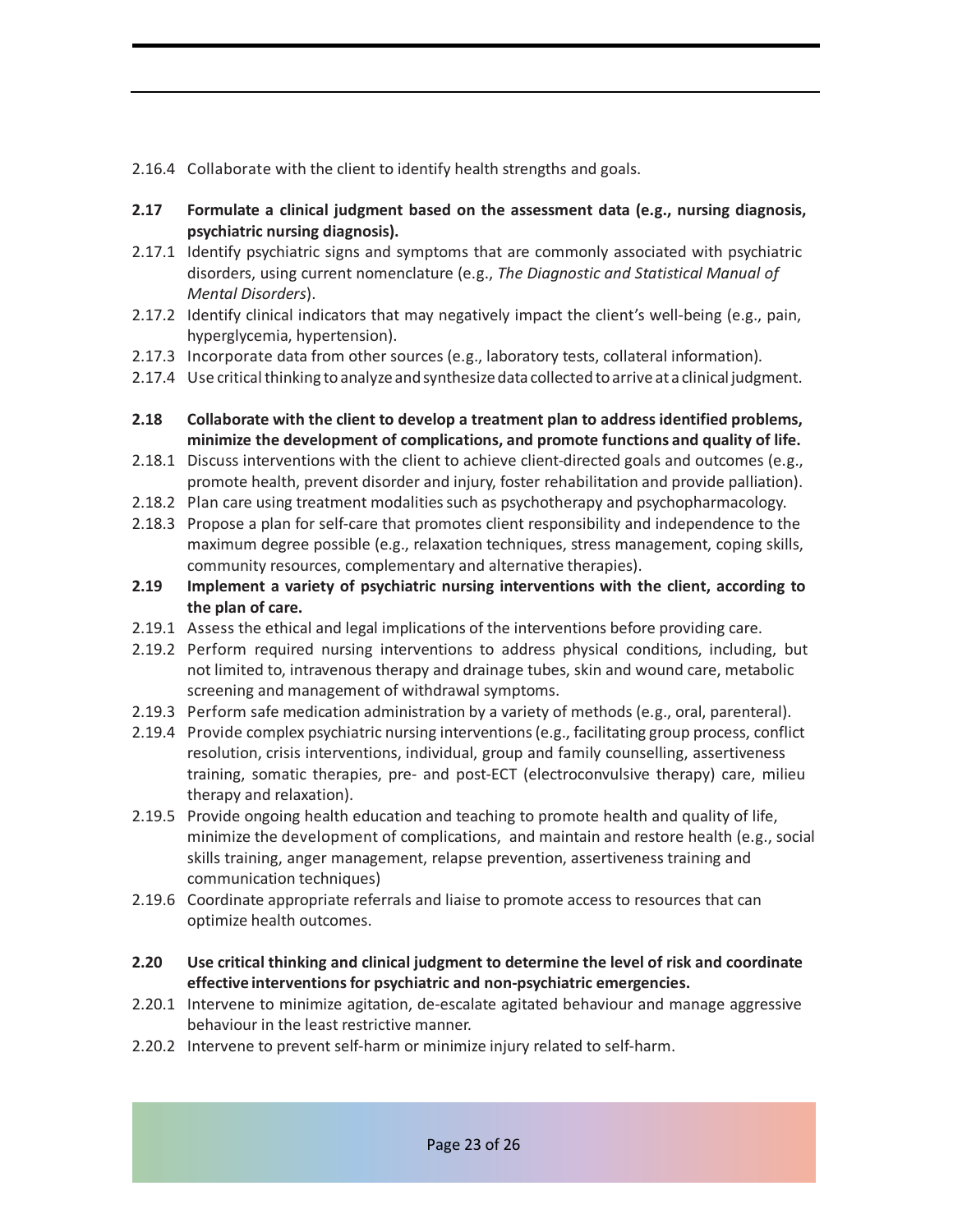- 2.20.3 Conduct an ongoing suicide risk assessment and select an intervention from a range of evidence-informed suicide prevention strategies (e.g., safety planning, crisis intervention, referral to alternative level of care).
- 2.20.4 Apply crisis intervention skills with clients experiencing acute emotional, physical, behavioural, and mental distress (e.g., loss, grief, victimization, trauma).
- 2.20.5 Recognize and intervene to stabilize clients experiencing medical emergencies (e.g., shock, hypoglycemia, management of neuroleptic malignant syndrome, cardiac events).
- **2.21 Collaborate with the client to evaluate the effectiveness and appropriateness of the plan of care.**
- 2.21.1 Collect, analyze and synthesize data to evaluate the outcomes from the plan of care.
- 2.21.2 Use a critical inquiry process to continuously monitor the effectiveness of client care in relation to anticipated outcomes.
- 2.21.3 Solicit the client's perception of the nursing care and other therapeutic interventionsthat were provided.
- 2.21.4 Modify and individualize the plan of care in collaboration with the client and according to evaluation findings.

#### **3. COLLABORATIVE PRACTICE**

*Registered Psychiatric Nurses work in collaboration with team members, families and other stakeholders to deliver comprehensive psychiatric nursing care in order to achieve the client's health goals.*

- **3.1 Establish and maintain professional relationships that foster continuity and clientcentred care.**
- 3.1.1 Use interpersonal communication skills to establish and maintain a rapport among team members.
- 3.1.2 Share relevant information with team members, clients and stakeholders in a timely manner.
- 3.1.3 Promote collaborative and informed shared decision-making.

#### **3.2 Partner effectively with team members in the delivery of client-centred care.**

- 3.2.1 Demonstrate knowledge of the roles, responsibilities and perspectives of team members and stakeholders.
- 3.2.2 Inform stakeholders of the roles and responsibilities of psychiatric nursing and the perspectives of the Registered Psychiatric Nurse when required.
- 3.2.3 Engage participation of additional team members as required.
- 3.2.4 Accept leadership responsibility for coordinating care identified by the team.

#### **3.3 Share responsibility for resolving conflict with team members.**

- 3.3.1 Identify the issues that may contribute to the development of conflict.
- 3.3.2 Recognize actual or potential conflict situations.
- 3.3.3 Employ effective conflict-resolution and reconciliation approaches and techniques.
- 3.3.4 Negotiate to mitigate barriers in order to optimize health care outcomes.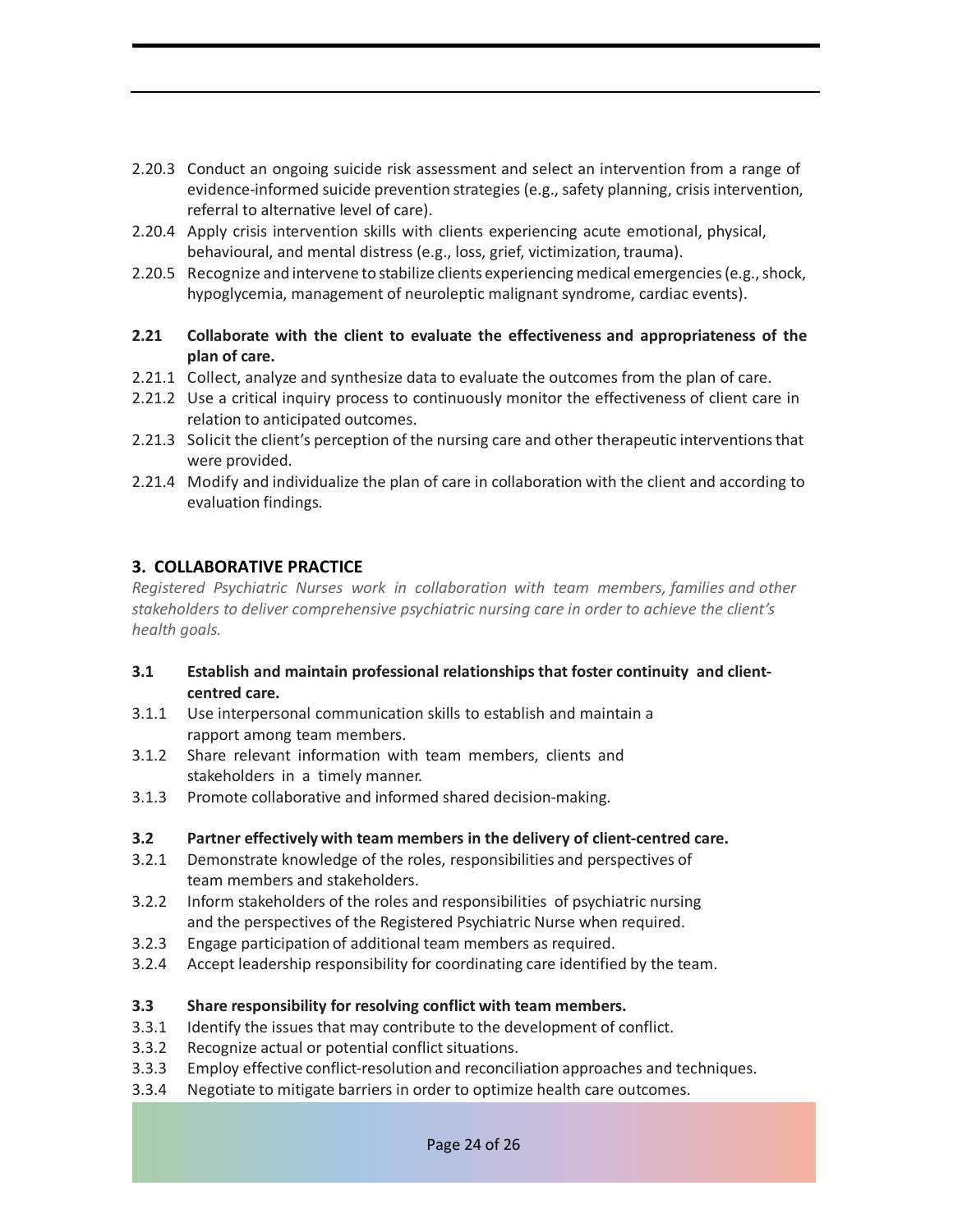#### **4. ADVOCACY**

*Registered Psychiatric Nurses use their expertise and influence to support their clients to advance their health and well-being on an individual and community level.*

#### **4.1 Collaborate with clients to take action on issues that may impact their health and wellbeing.**

- 4.1.1 Advocate for needed resources that enhance the client's quality-of-life services and social inclusion (e.g., housing, accessibility, treatment options, basic needs).
- 4.1.2 Inform clients of their rights and options(e.g., appeals, complaints).
- 4.1.3 Support the client's right to informed decision-making (e.g., treatment plan, treatment orders).
- 4.1.4 Support client autonomy and right to choice (e.g., right to live at risk).
- 4.1.5 Promote the least restrictive treatment and environment.
- **4.2 Promote awareness of mental health and addictions issues by providing accurate information and challenging negative attitudesand behaviour that contribute to stigma and discrimination.**

#### **4.3 Collaboratewithotherstotakeactiononissuesinfluencing mentalhealth and addictions.**

- 4.3.1 Demonstrate knowledge and understanding of demographic and socio-political environments.
- 4.3.2 Recognize the impact of mental illness and stigma on society and the individual.
- 4.3.3 Recognize attitudes and behaviours that contribute to stigma.
- 4.3.4 Provide education to the community about mental health and addictions.
- 4.3.5 Engage with stakeholders and the community to promote mental health and wellness.
- 4.3.6 Engage inaddressing social-justice issues at anindividual or community level(e.g., poverty, marginalization).

#### **5. QUALITY CARE AND CLIENT SAFETY**

*Registered Psychiatric Nurses collaborate in developing, implementing and evaluating policies, procedures and activities that promote quality care and client safety.*

#### **5.1 Use reflective practice and evidence to guide psychiatric nursing practice.**

- 5.1.1 Reflect on and critically analyze practice (e.g., journaling, supervision, peer review) to inform and change future practice.
- 5.1.2 Reflect on current evidence from various sources and determine relevance to client need and practice setting (e.g., published research, clinical practice guidelines, policies, decision-making tools).
- 5.1.3 Integrate evidence into practice decisions to maximize health outcomes.
- 5.1.4 Evaluate the effectiveness of the evidence in practice.

#### **5.2 Engage in practicesto promote physical, environmental and psychological safety.**